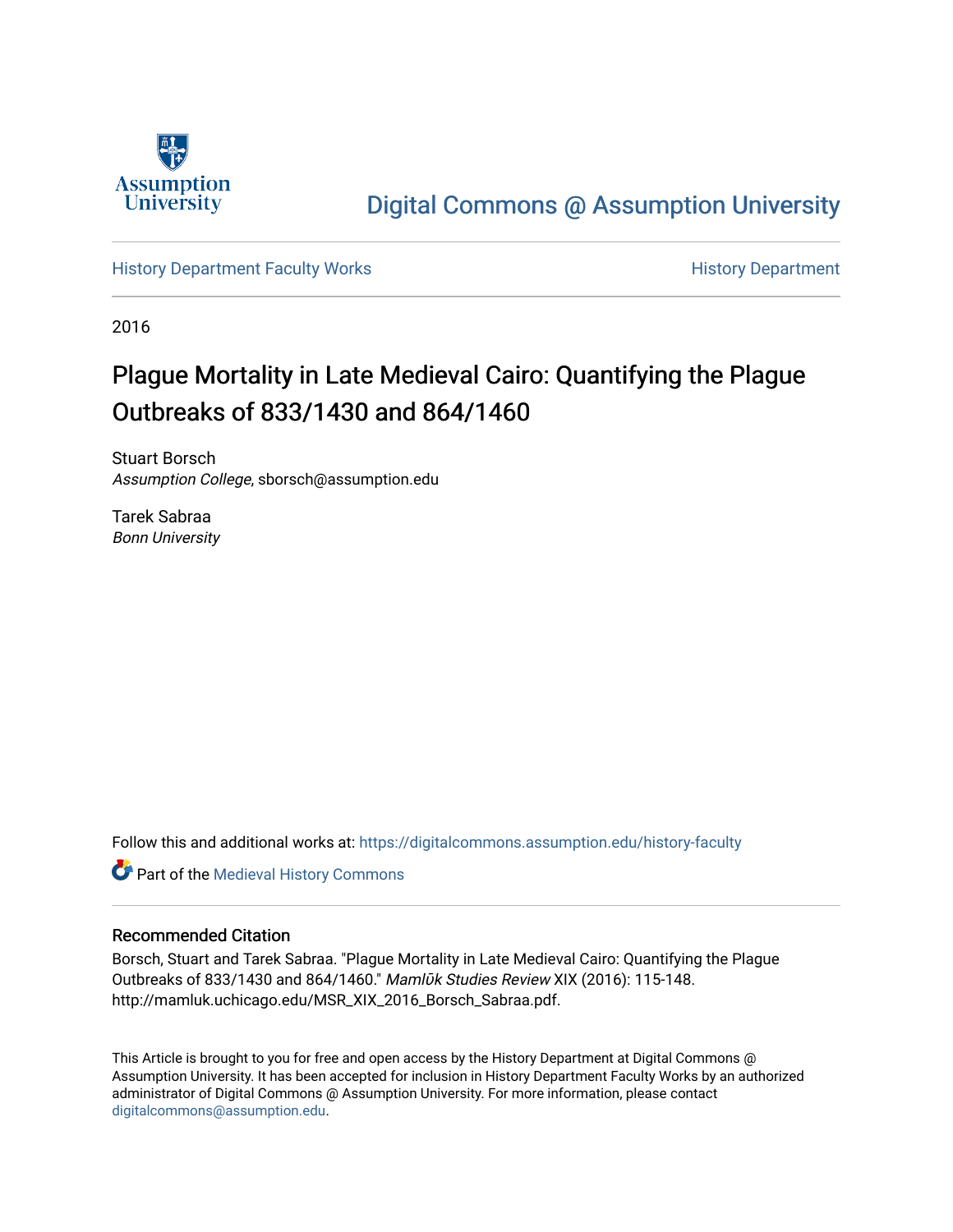#### Stuart Borsch

*Annemarie Schimmel Kolleg of Bonn University; Assumption College*

#### Tarek Sabraa

*Annemarie Schimmel Kolleg of Bonn University*

# Plague Mortality in Late Medieval Cairo: Quantifying the Plague Outbreaks of 833/1430 and 864/1460

A historian of Ottoman Egypt recently posed some key questions about plague mortality in eighteenth-century Cairo. What he wanted to know was whether or not we should give credence to the historical accounts that report peak urban fatality rates (deaths per day) of a thousand for major epidemics. 1 He also wanted to know how these mortality figures were actually determined and suggested that these numbers might in fact be more symbolic in nature than statistic. Finally, he asked if we can accept the estimations of historians that place cumulative death tolls for Cairo at levels of 100,000 or higher. 2

These are very good questions and they apply equally well to Mamluk Cairo and its forty-some plague outbreaks. 3 Michael Dols opened this same can of worms nearly four decades ago as he examined mortality from the 833/1429–30 plague outbreak in Cairo. 4 Dols expressed some dissatisfaction with his attempts, but nevertheless came up with a tentative approximation of some 90,000 for the 833/1430 outbreak's death toll. Dols clearly intended to work on the data from another major plague outbreak (864/1460) but as his career was cut short, the statistics he had gathered were left abandoned on a page of his last article on the subject.<sup>5</sup>

5 Dols, "General Mortality," 409.



<sup>1</sup>This article comes out of work conducted at the Annemarie Schimmel Kolleg of Bonn University. The authors would like to thank the Annemarie Schimmel Kolleg and its staff for their generous support that made this collaborative work possible.

Alan Mikhail, "The nature of plague in late eighteenth-century Egypt," *Bulletin of the History of Medicine* 82, no. 2 (2008): 260.

<sup>2</sup>The estimations of Ottoman-era: Daniel Panzac, *La peste dans l'Empire Ottoman, 1700–1850* (Leuven, 1985), 361; André Raymond, "Les grandes épidémies de peste au Caire aux XVIIe et XVIIIe siècles," *Bulletin d'études orientales* 25 (1972): 203–10.

<sup>3</sup>The most comprehensive chronology of Mamluk-era plagues is Boaz Shoshan, "Notes sur les épidémies de peste en Egypte in Démographie historique et condition féminine," in *Annales de Démographie Historique Paris* (1981): 395–400.

<sup>4</sup>Michael Dols, *The Black Death in the Middle East* (Princeton, 1977), 212–18; idem, "The General Mortality of the Black Death in the Mamluk Empire," in *The Islamic Middle East, 700–1900: Studies in Economic and Social History,* ed. Abraham Udovitch (Princeton, 1981), 411–14.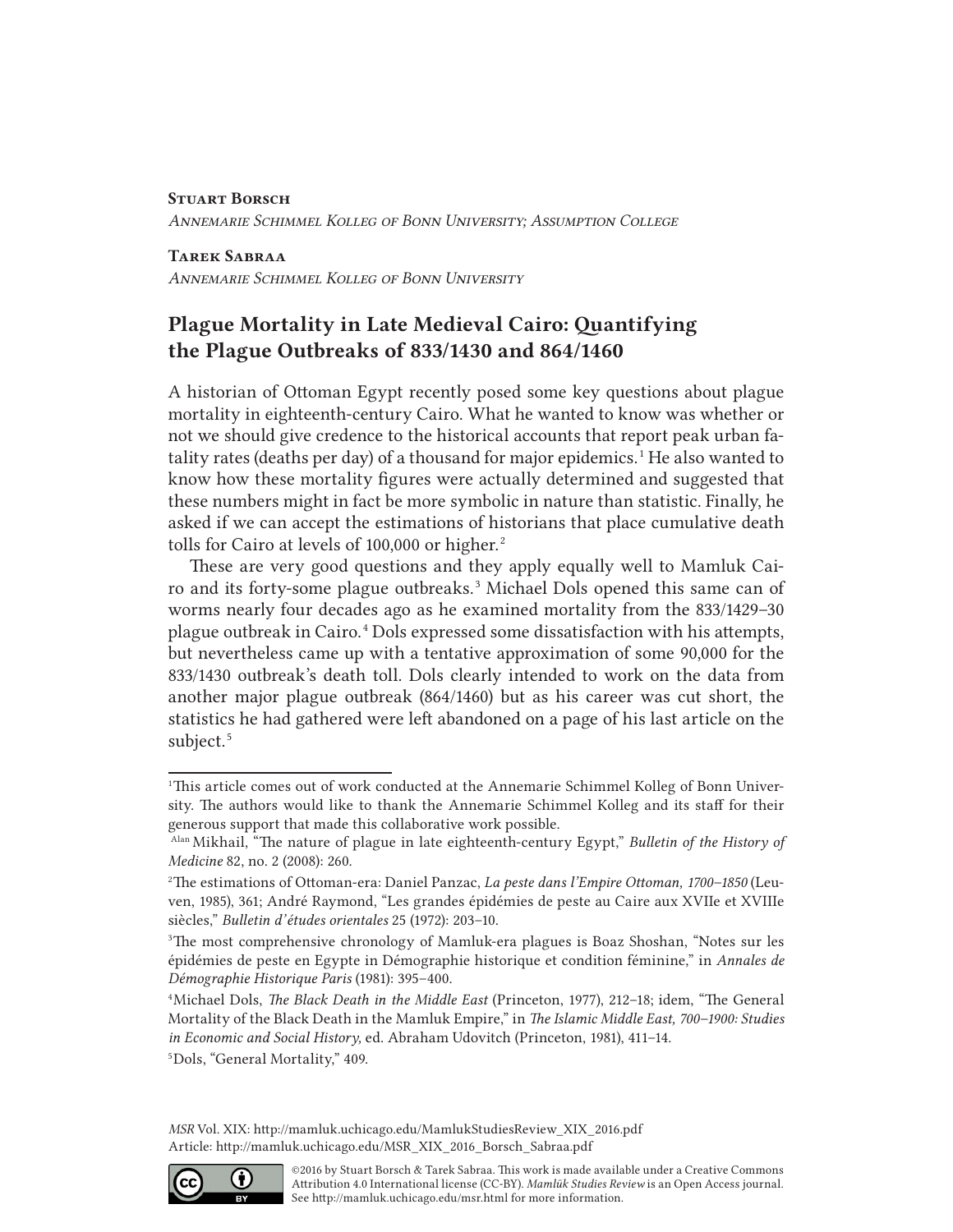Our goal here is to pick things up where Dols left off. We will answer these questions by studying the 833/1430 and 864/1460 plague outbreaks, investigating in detail how these Mamluk-era plague numbers were put together and determining whether or not these were bona fide statistics for the number of plague fatalities. 6 By analyzing these numbers quantitatively and performing regressions on the data, we will propose new methods for quantifying the mortality of the Mamluk-era (1347–1517) epidemics.

### Plague

If we are to get a sense of whether or not these numbers bear upon reality, it makes sense to include in this discussion a clear understanding of how plague functions quantitatively. For that reason we have used a mathematical model for plague mortality and will employ this model as a guide for discussing the dynamics of the disease itself. The plague is a zoonosis spread between rats by means of the rat flea vector.<sup>7</sup> The rat flea spreads plague bacteria via the process of feeding on the

7 That Yersinia pestis was the cause of these late medieval outbreaks was indicated in the 2010 DNA samples that confirmed that Yersinia pestis was responsible for the Black Death and subsequent plague outbreaks in Europe, the Middle East, and Asia. Stephanie Haensch et al., "Distinct clones of Yersinia pestis caused the black death," *PLoS pathogens* 6, no. 10 (2010): e1001134. Further studies, such as the examination of dental pulp from the mass graves in East Smithfield, England, produced the first draft genome sequence of the bacterium; see Kirsten I. Bos et al., "A draft genome of Yersinia pestis from victims of the Black Death," *Nature* 478, no. 7370 (2011): 507; Hinnebusch et al., "Role of Yersinia murine toxin in survival of Yersinia pestis in the midgut of the flea vector," *Science* 296, no. 5568 (2002): 733–35. Hinnebusch et al. describe how the earlier Yersinia pseucotuberculosis bacterium acquired—via horizontal gene transfer—two plasmids that effected an evolutionary change in this organism. Via the impetus of the plasmids, the bacterium evolved from a disease of mild enteritis spread through fecal-oral contact to a virulently pathogenic disease with the rat flea as the vector. See also Jarrett et al., "Transmission of *Yersinia pestis* 

*MSR* Vol. XIX: http://mamluk.uchicago.edu/MamlukStudiesReview\_XIX\_2016.pdf Article: http://mamluk.uchicago.edu/MSR\_XIX\_2016\_Borsch\_Sabraa.pdf



<sup>6</sup>The Mamluk-era sources we have consulted include Ibrāhīm ibn ʿUmar Biqāʿī, *Iẓhār al-ʿaṣr liasrār ahl al-ʿaṣr,* ed. Muḥammad Sālim ibn Shadīd ʿAwfī (Cairo, 1992); Abū Bakr ibn Aḥmad ibn Qāḍī Shuhbah, *Tārīkh Ibn Qāḍī Shuhbah,* ed. ʿAdnān Darwīsh (Damascus, 1977); Ibn al-Ṣayrafī, *Nuzhat al-nufūs wa-al-abdān fī tawārīkh al-zamān,* ed. Ḥasan Ḥabashī (Cairo, 1994); ʿAbd al-Bāsiṭ ibn Khalīl, *Nayl al-amal fī dhayl al-duwal,* ed. ʿUmar Tadmurī (Ṣaydá, 2002); Maḥmūd Badr al-Dīn al-ʿAynī, ʿ*Iqd al-jumān fī tārīkh ahl al-zamān,* ed. Muḥammad Amīn (Cairo, 1987); Muḥammad ibn ʿAbd al-Raḥmān al-Sakhāwī, *Kitāb al-tibr al-masbūk fī dhayl al-sulūk,* ed. Saʿīd ʿAbd al-Fattāḥ ʿĀshūr (Cairo, 2002–7); Ibn Iyās, *Badāʾiʿ al-zuhūr fi-waqāʾiʿ al-duhūr,* ed. Muṣṭafá Muḥammad (Cairo, 1982); Aḥmad ibn ʿAlī al-Maqrīzī, *Kitāb al-sulūk li-ma*ʿ*rifat duwal al-mulūk,* ed. Muḥammad Muṣṭafá Ziyādah (Cairo, 1956–73); Aḥmad ibn ʿAlī ibn Ḥajar al-ʿAsqalānī, *Inbāʾ al-ghumr bi-abnāʾ al-ʿumr,* ed. Ḥasan Ḥabashī (Beirut, 1969); Yūsuf ibn Taghrībirdī, *Ḥawādith al-duhūr fī madá alayyām wa-al-shuhūr,* ed. William Popper (Berkeley, 1930–42); idem, *Al-Nujūm al-zāhirah fī mulūk Miṣr wa-al-Qāhirah,* ed. William Popper (Cairo, 1954–57), translated by William Popper as *History of Egypt 1382–1469 A.D.,* University of California Publications in Semitic Philology, Volumes 13, 14, and 17. (Berkeley, 1954–57).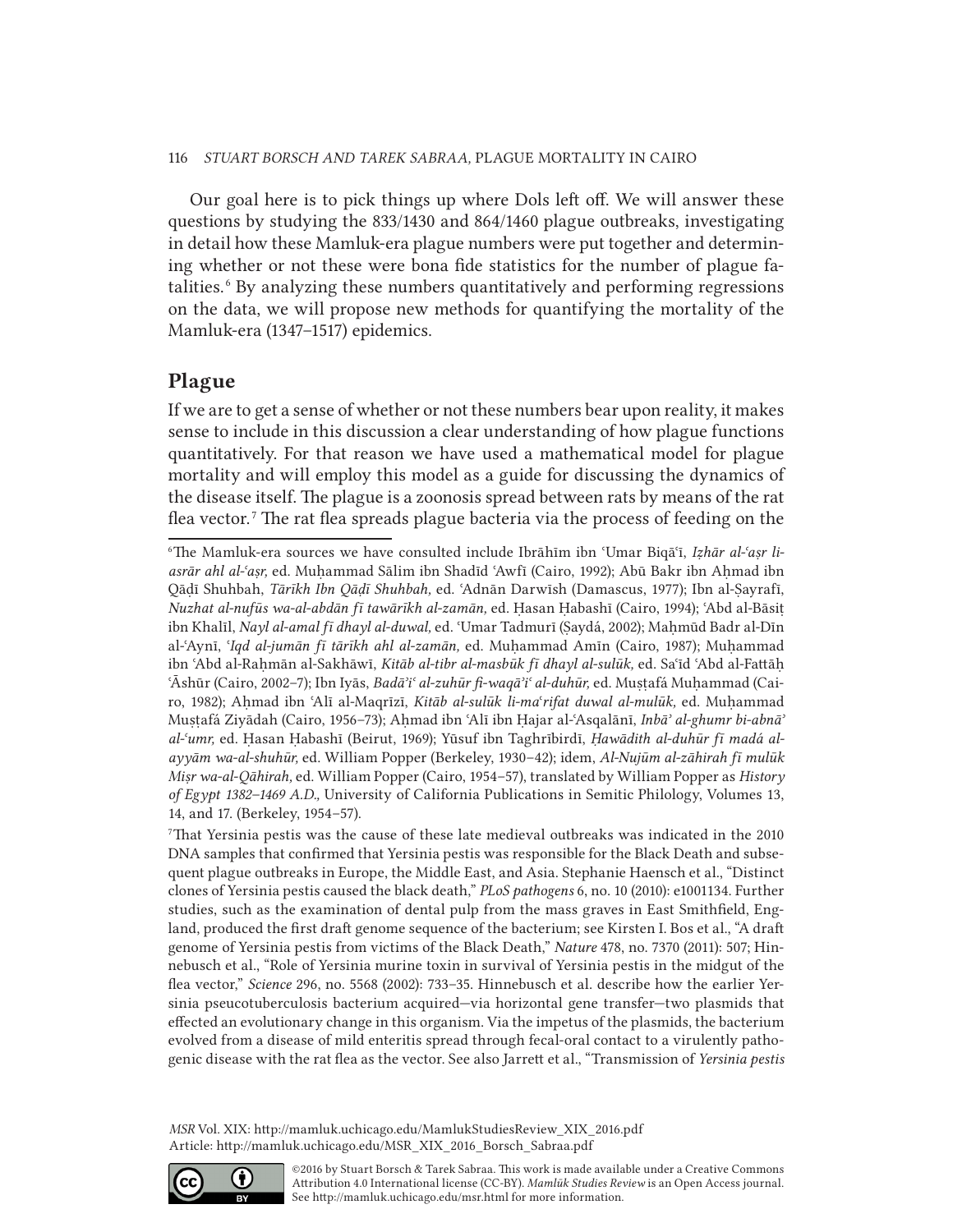blood of rats. 8 When a flea bites an infected rat, ingested plague bacilli concentrate in the flea's proventriculus, which is a kind of one-way check valve for the flea's esophagus. As a check-valve, the proventriculus allows the flea's blood meal to flow into the digestive system while at the same time preventing its reuptake.<sup>9</sup> What the plague bacilli do is to multiply rapidly in this proventriculus, so rapidly that they form an obstruction for this valve and the obstruction prevents the flea from ingesting blood. As a result, the flea is no longer able to feed and takes on the role of disease vector, transmitting the plague bacteria.

from an Infectious Biofilm in the Flea Vector," *Journal of Infectious Diseases* 190 (2004): 783; Verena J. Schuenemann, Kirsten Bos, Sharon DeWitte, Sarah Schmedes, Joslyn Jamieson, Alissa Mittnik, Stephen Forrest, et al., "Targeted enrichment of ancient pathogens yielding the pPCP1 plasmid of Yersinia pestis from victims of the Black Death," *Proceedings of the National Academy of Sciences*  108, no. 38 (2011): E746–E752; Mark Achtman, Giovanna Morelli, Peixuan Zhu, Thierry Wirth, Ines Diehl, Barica Kusecek, Amy J. Vogler, et al., "Microevolution and history of the plague bacillus, Yersinia pestis," *Proceedings of the National Academy of Sciences of the United States of America* 101, no. 51 (2004): 17837–42; Mark Achtman and Michael Wagner, "Microbial diversity and the genetic nature of microbial species," *Nature Reviews Microbiology* 6, no. 6 (2008): 431–40; Florent Sebbane, Clayton O. Jarrett, Donald Gardner, Daniel Long, and B. Joseph Hinnebusch, "Role of the Yersinia pestis plasminogen activator in the incidence of distinct septicemic and bubonic forms of flea-borne plague," *Proceedings of the National Academy of Sciences* 103, no. 14 (2006): 5529; Jessica M. Girard, David M. Wagner, Amy J. Vogler, Christine Keys, Christopher J. Allender, Lee C. Drickamer, and Paul Keim, "Differential plague-transmission dynamics determine Yersinia pestis population genetic structure on local, regional, and global scales," *Proceedings of the National Academy of Sciences of the United States of America* 101, no. 22 (2004): 8408–13.

8 The bacteria's evolution was recent enough to be part of history, as the range for its evolution is two thousand to twenty thousand years. Clayton O. Jarrett, Eszter Deak, Karen E. Isherwood, Petra C. Oyston, Elizabeth R. Fischer, Adeline R. Whitney, Scott D. Kobayashi, Frank R. DeLeo, and B. Joseph Hinnebusch, "Transmission of Yersinia pestis from an infectious biofilm in the flea vector," *Journal of Infectious Diseases* 190, no. 4 (2004): 783.

9 The proventriculus also serves as a pre-digestive system, by which the spines of the proventriculus break up the incoming food before it reaches the flea's midgut. The blocking of the flea's digestive system caused by the proliferation of masses of plague bacilli in the flea's proventriculus was first discovered and documented by Ada White Bacot and C. J. Martin, "LXVII. Observations on the mechanism of the transmission of plague by fleas," *The Journal of hygiene* 13 Suppl. (1914): 431–37. For recent research discussing this blocking of flea digestive systems, see Ellen A. Lorange, Brent L. Race, Florent Sebbane, and B. Joseph Hinnebusch, "Poor vector competence of fleas and the evolution of hypervirulence in Yersinia pestis," *Journal of Infectious Diseases* 191, no. 11 (2005): 1907–8; Rebecca J. Eisen, Scott W. Bearden, Aryn P. Wilder, John A. Montenieri, Michael F. Antolin, and Kenneth L. Gage, "Early-phase transmission of Yersinia pestis by unblocked fleas as a mechanism explaining rapidly spreading plague epizootics," *Proceedings of the National Academy of Sciences* 103, no. 42 (2006): 15380; Clayton O. Jarrett et al., "Transmission of Yersinia pestis," 785–89; Kenneth Gage and Michael Y. Kosoy, "Natural history of plague: perspectives from more than a century of research," *Annual Review of Entomology* 50 (2005): 511–14; Hinnebusch et al., "Role of Yersinia murine toxin in survival of Yersinia pestis in the midgut of the flea vector," *Science* 296, no. 5568 (2002): 733–35.

*MSR* Vol. XIX: http://mamluk.uchicago.edu/MamlukStudiesReview\_XIX\_2016.pdf Article: http://mamluk.uchicago.edu/MSR\_XIX\_2016\_Borsch\_Sabraa.pdf

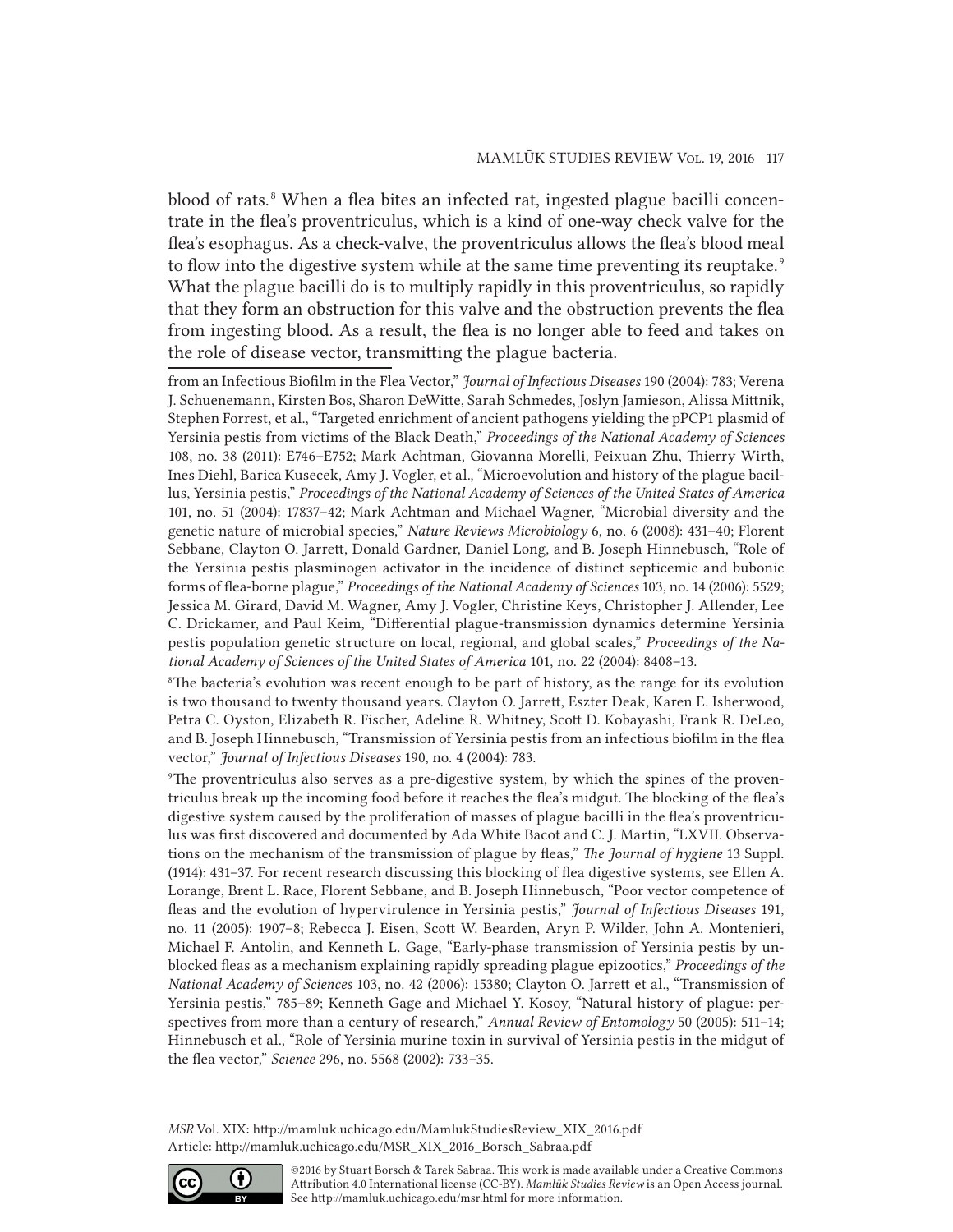As the blocked flea attempts to feed on the rat, its esophagus becomes enlarged as the blood is prevented from moving past the block in its proventriculus. The flea is eventually forced to relax its pharyngeal muscles and this sends blood contaminated with plague into the dermis of the rat. The blocked flea eventually dies of starvation and dehydration but not before it has had many opportunities to spread the plague bacteria in this fashion. The infected rats become the collective reservoir that transmits the bacilli to uninfected fleas. Uninfected fleas then become blocked in turn and spread the disease to uninfected rats—and so the cycle continues.

The plague outbreak that results from this interaction is initially an epizootic and not an epidemic. That is to say that the outbreak is at first confined to the rat population and has no direct impact on humans. Epidemic only occurs at the tail end of the epizootic, when the rat population crashes to such a low level that the flea numbers overwhelm the dwindling pool of surviving rats—and the flea index (the average number of fleas per rat) exceeds the flea carrying capacity by a certain margin. At this point there are too many fleas for the few remaining rat hosts, and these fleas, which usually disdain human blood, shift their focus to the human population. These hungry fleas, their feeding attempts multiplied by the blocking of their digestive systems, then move in exponentially rising numbers to humans. Thus when the rat population collapses and diminishes to a low level, there is a rapid increase in the number of infectious fleas without rat hosts.

In the graph below is one of our quantitative reconstructions of historical plague outbreaks, in which one can see the exponential rise in the number of these hungry and host-less fleas. Also shown in this graph is the sharp decline in the rat population and the ensuing rise in the rate of human fatalities (human deaths per day). When the rats die off and release massive numbers of rat fleas, the human outbreak begins. Humans comes last, and in this sense, an epidemic is simply an afterthought of epizootic. This simulation is part of our ongoing effort to assess plague mortality via an adaptation of the Keeling and Gilligan (2000) epizootic model; the numbers for the rats, fleas, and humans displayed in the graph below were generated by the simulation. 10 In these simulations we fitted the model's equations from the Keeling and Gilligan (2000) plague model to historical data sets from Mamluk Cairo. The human casualties were generated by this simulation's quantitative interpretation of this historical data; the rat and



<sup>&</sup>lt;sup>10</sup>The model is that of M. J. Keeling and C. A. Gilligan, "Bubonic plague: a metapopulation model of a zoonosis," *Proceedings of the Royal Society of London, Series B: Biological Sciences* 267, no. 1458 (2000): 2219–30; idem, "Metapopulation dynamics of bubonic plague," *Nature* 407, no. 6806 (2000): 903–6. The idea of using the Keeling and Gilligan model in this manner was suggested by the work of Stefan Monecke, Hannelore Monecke, and Jochen Monecke, "Modelling the black death: A historical case study and implications for the epidemiology of bubonic plague," *International Journal of Medical Microbiology* 299, no. 8 (2009): 582–93.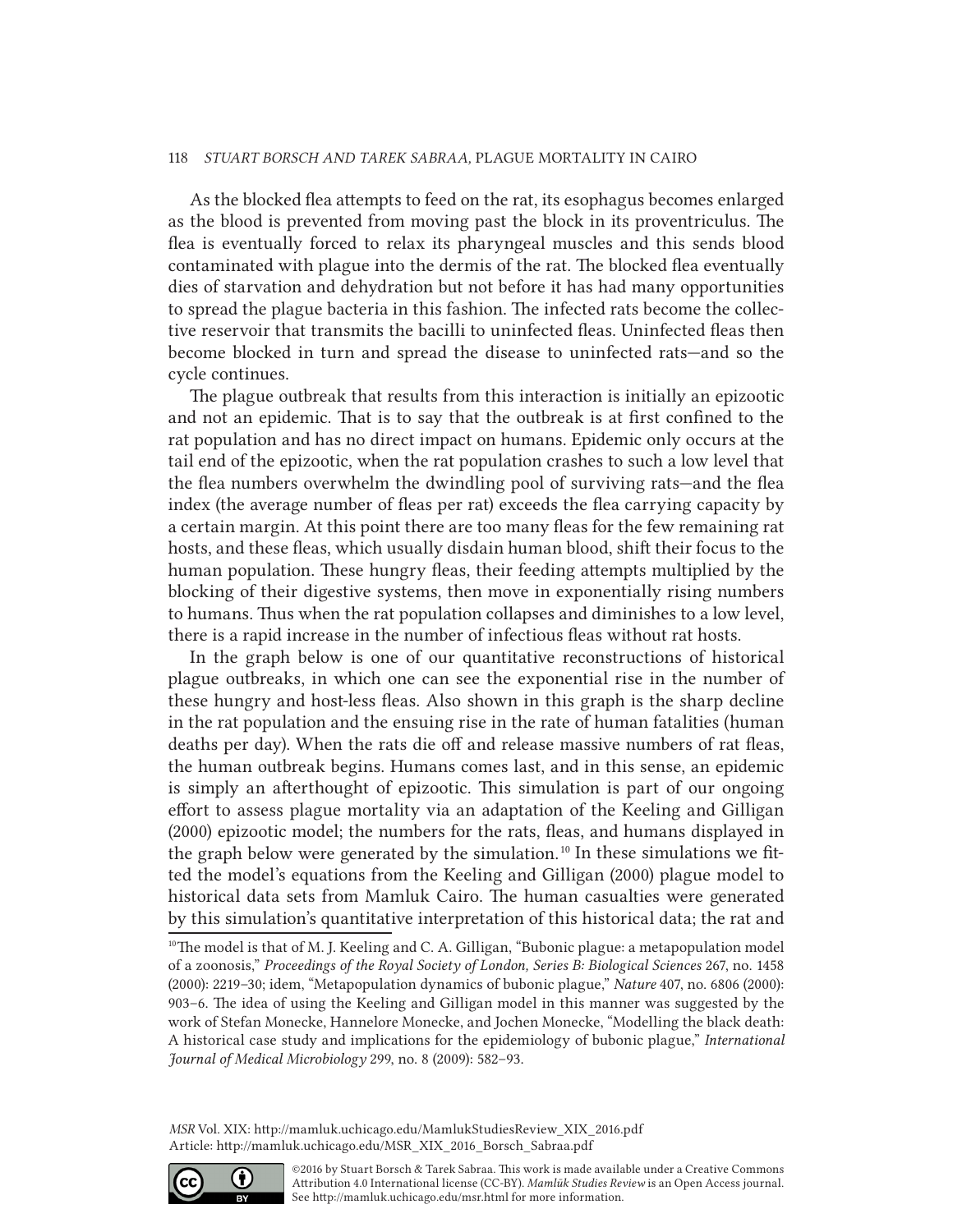flea numbers were the program's estimation of how many of both it would take to bring this about.

We fitted seventeen parameters (bubonic) and nine differential equations (bubonic) from the Keeling and Gilligan model. To the Keeling and Gilligan model we added stochastic features which account for the very short term oscillations that can be seen in the graph below. We also analyzed hypothetical outcomes using seven parameters (bubonic and pneumonic) and three differential equations (pneumonic) from our own model. As a brief example of how the Keeling and Gilligan model works, the equation  $(\lambda_H = Fe^{(-aTr)})$  expresses the proportionate rate of change in the force of the human epidemic and its integral  $(\Lambda_H = \int_0^\infty \lambda_H(t) dt)$  is proportional to the overall strength of the plague outbreak in the human population. While we ultimately used conventional SIR (Sick Infected Removed) equations for the human population, λH is a good shorthand for the manner in which epizootic becomes epidemic.  $(T_r)$  is the total number of rats at any given time, (a) quantifies the effectiveness or efficiency by which the flea searches for a host, and (F) is the number of infectious fleas that are actively searching for a new host (i.e., for their food/blood). The more infectious fleas, the more powerful the epidemic; thus F, and the equations for the epizootic that quantify (F), are the driving force of the epidemic. The second term in this equation ( $e^{(-aTr)}$ ) is in a very loose sense the timer for the human outbreak; with (a) constant, as the rat population falls to a very low level  $(aT_r)$  can approach zero and its exponent ( $e^{(-aTr)}$ ) thus rises to approach one. The equation therefore conveys the timing of swiftly rising human casualties with the mathematical demise of the rats being the signal for the human outbreak to begin. ∞

We used the model to help us visualize and conceptualize the shapes of plague mortality curves. Pneumonic plague was used in one instance to simulate bimodal peaks of some of our plague fatality rate curves; these bimodal peaks can also be seen in other plague outbreaks, such as those of Sydney (1903), Freiberg (1613–14), Bombay (1905–6), Coventry. The notion that someone might try to explain the twin crests of plague epidemics was suggested by Monecke et al. in their adaptation of the Keeling and Gilligan plague model. 11 The Monecke et al. adaptation of the Keeling and Gilligan model to the 1613–14 plague outbreak in Freiberg inspired us to do the same for Mamluk Cairo. 12



<sup>11</sup>Monecke et al., "Modelling the black death," 588.

<sup>&</sup>lt;sup>12</sup>W. O. Kermack and A. G. McKendrick, "A Contribution to the Mathematical Theory of Epidemics," *Proceedings of the Royal Society of London* 115 (1927): 700–21, in Monecke et al., "Modelling," 585; Peter Curson and Kevin McCracken, *Plague in Sydney: The Anatomy of an Epidemic* (Kensington, NSW, 1990), in Keeling and Gilligan, "Bubonic," 2220; James W. Wood, Rebecca J. Ferrell, and Sharon N. Dewitte-Avina, "The Temporal Dynamics of the Fourteenth-Century Black Death: New Evidence from English Ecclesiastical Records," *Human Biology* 75, no. 4 (2003): 443.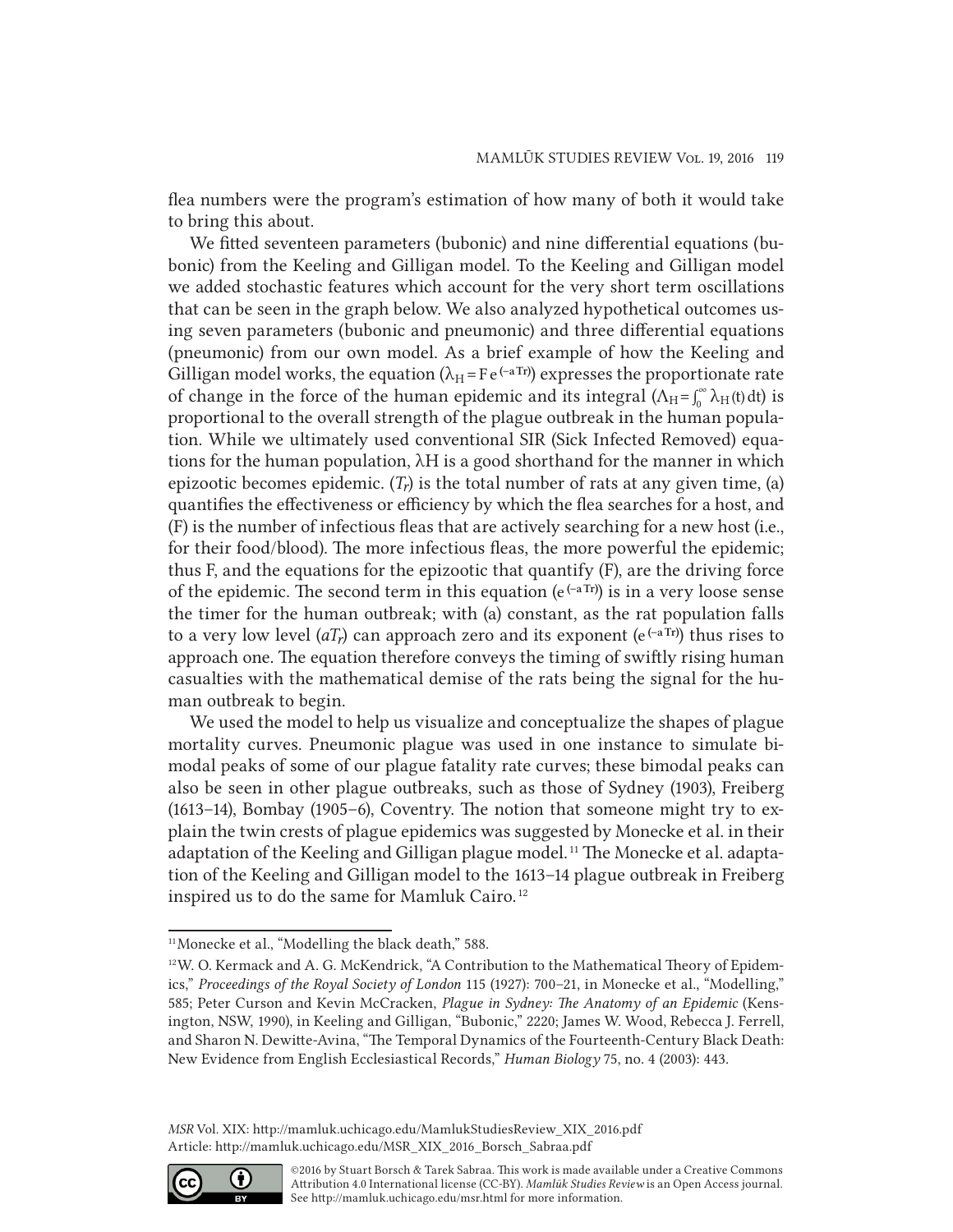In this recreation, the rat population (dashed line) can be seen to be sinking to a very low level as the number of infectious fleas without hosts rises precipitously (dotted line). The human epidemic can then be seen beginning at the tail end of the rat epizootic. 13



Fig. 1. Two Plague Outbreaks in Close Proximity (time in days). Keeling and Gilligan model differential equations fitted to historical data from Mamluk Cairo. Flea and Rat numbers: left Y-Axis, Human fatality rate on the right.

Regarding the point at which the rat population collapses (*Tr* left y-axis), which on this graph intersects (at time  $\sim$  300 days and  $\sim$  1100 days) the plot of the rising number of human fatalities (right y-axis), Ole Benedictow has a vivid description of this pivot point: "Epidemic diseases that spread directly between human beings produce bell-shaped development curves that reflect the pace of a disseminative process based on human contact and the slow depletion of the pool



<sup>©2016</sup> by Stuart Borsch & Tarek Sabraa. This work is made available under a Creative Commons Attribution 4.0 International license (CC-BY). *Mamlūk Studies Review* is an Open Access journal. See http://mamluk.uchicago.edu/msr.html for more information.

<sup>&</sup>lt;sup>13</sup>The differential equations of the Keeling and Gilligan model quantify the dynamic unfolding of epizootic. Key variables in these equations act out the parts played by susceptible rats, infected rats, infectious host-less fleas, and the flea index (the average number of fleas on a rat). These primary variables govern the way in which the human epidemic plays out quantitatively via the SIR model (SIR: Susceptible, Inflected, Removed). For our simulation, we fit the parameters of the model via the Excel program's Solver functions, which provides an iterative solution for the minimization of the squared discrepancy between the historical and predicted data. Data for plague fatalities over time (deaths per day) was simulated via nonlinear regression.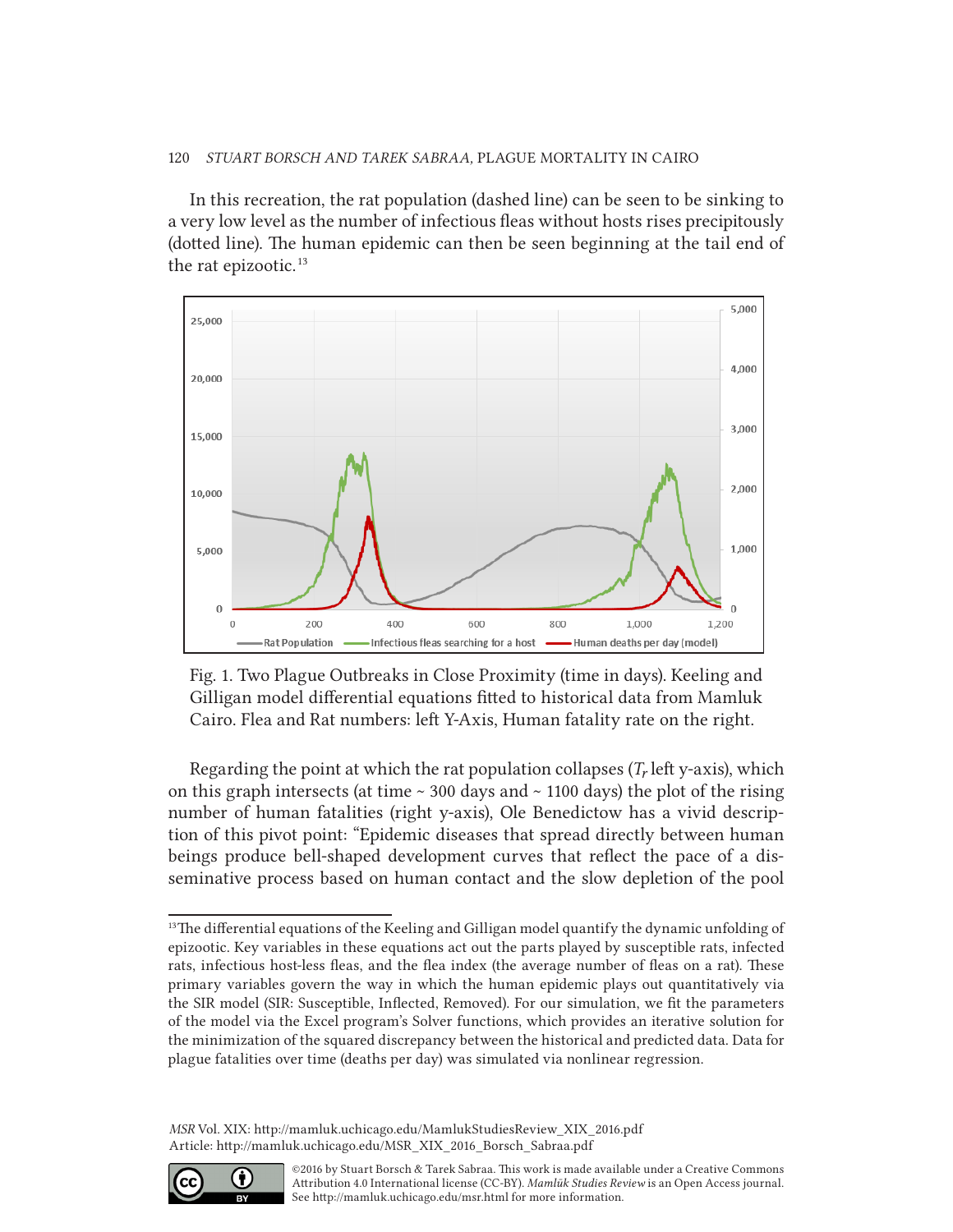of susceptible persons." 14 Not so with plague and its rat-and-flea underpinnings, as Benedictow points out, illustrating quantitative trajectory with detail from a plague outbreak in 1905 Bombay, "It was the very beginning of this transitional phase that the inhabitants of the plague-stricken block of tenements in Bombay had experienced, when they suddenly were so aggressively attacked by swarms of voracious rat fleas that many of them felt obliged to sleep in the veranda at night. The characteristic features of this transitional phase explain the sudden and dramatic onset of plague epidemics with abruptly skyrocketing morbidity rates and mortality rates. This dramatic and explosive type of epidemic development is in itself a clear indication of plague." 15

The end of the outbreak, like the beginning, came with relative swiftness, via the starvation and dehydration of tens of thousands of rat fleas that could no longer ingest blood, rat or human. This final moment can be seen in the graph from our simulation as the curve for the rate of human fatalities plunges swiftly and in tandem with the expiration of these fleas—the slight lag between the two being the period of the plague's incubation and the brief (and usually fatal) course of the illness. A German research team that fitted these same equations to the historical data from a plague outbreak in early modern Freiberg concluded that the average plague outbreak lasts about forty weeks and ends rather suddenly at the limit of the fleas' endurance. That is to say that the timing of a typical plague outbreak is as follows: twenty weeks for the rat population to collapse, eighteen weeks for the flea population to starve and dehydrate to death, and another two weeks for incubation and course of illness in human hosts. 16

For the purposes of working up scenarios and imagining quantitative possibilities, some of the parameters of the model we used were allowed to float within constraints. One of these parameters that was very responsive to environmental circumstances should be mentioned here because for this one at least we do have some data from Egypt that might apply. This is the parameter for rat-carrying capacity. Rat-carrying capacity is the number of rats that can be sustained on a given area of one kilometer squared. For our simulation, it was the rat-carrying capacity parameter that quantified the level of the rat population at time zero and this parameter makes a big difference for the quantitative outcome. 17 On the



<sup>14</sup>Ole Benedictow, *The Black Death, 1346–1353: the complete history* (Rochester, NY, 2004), 18–19. 15 Ibid.

<sup>16</sup>Monecke et al., "Modelling," 590; Nicolas Bacaër, "The model of Kermack and McKendrick for the plague epidemic in Bombay and the type reproduction number with seasonality," *Journal of mathematical biology* 64, no. 3 (2012): 403–22; Florent Sebbane, Donald Gardner, Daniel Long, Brian B. Gowen, and B. Joseph Hinnebusch, "Kinetics of disease progression and host response in a rat model of bubonic plague," *The American journal of pathology* 166, no. 5 (2005): 1427–39. 17 Keeling and Gilligan, "Bubonic Plague," 2226.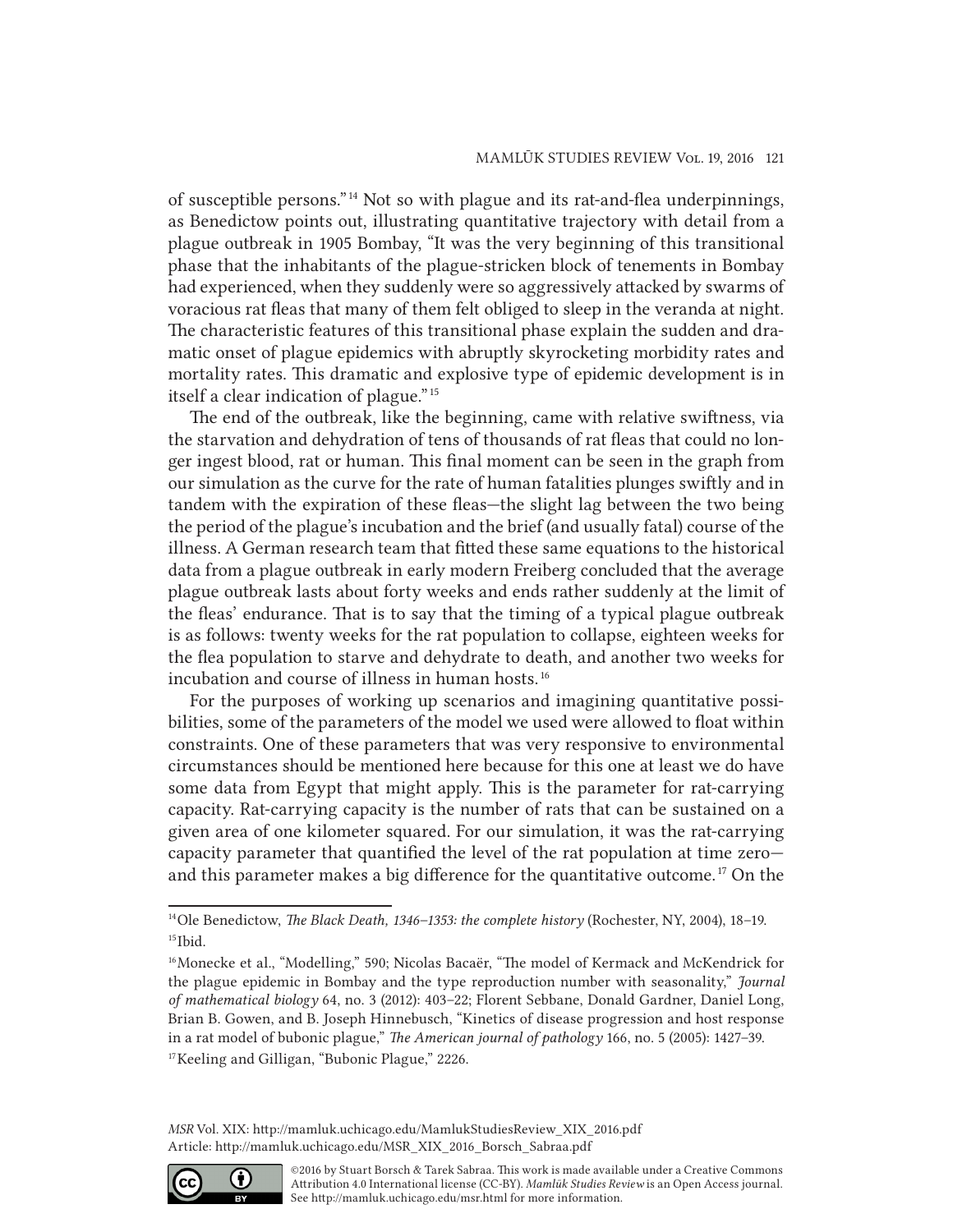graph below we plotted the impact of raising this rat-carrying capacity in increments. What we were simulating was improving upon the rats' environmental conditions step by step, i.e., imagining a dirtier and fouler urban landscape one step at a time. One can see the effects of a higher rat population density on two key variables in the graph below: the number of infectious fleas without a host and the approximate strength of the resulting human epidemic. This scenario of rising increments and exponential results is entirely appropriate for pre-modern Egypt because indications are that environmental and architectural conditions favored an exceptionally high rat population density, and as one can see here, more rats means more infectious fleas and in the end more human lives.<sup>18</sup>



Fig. 2. The outbreak's variables under stress of rat population density

But all of this, it should be noted again, was well beyond the biological worldview of the inhabitants of Cairo. They were like those in the other cities of the Middle East, Europe, and Asia, in that they couldn't help but give scant notice to this biological drama unfolding at their feet. Any attention given in the sources to the natural world's role in plague outbreaks was given not to the sick rats and the



<sup>18</sup>For conditions in the early twentieth century, see A. Bacot, George F. Petrie, and Ronald E. Todd, "The fleas found on rats and other rodents, living in association with man, and trapped in the towns, villages and Nile boats of Upper Egypt," *Journal of Hygiene* 14, no. 4 (1914): 498–508 and tables II–IV.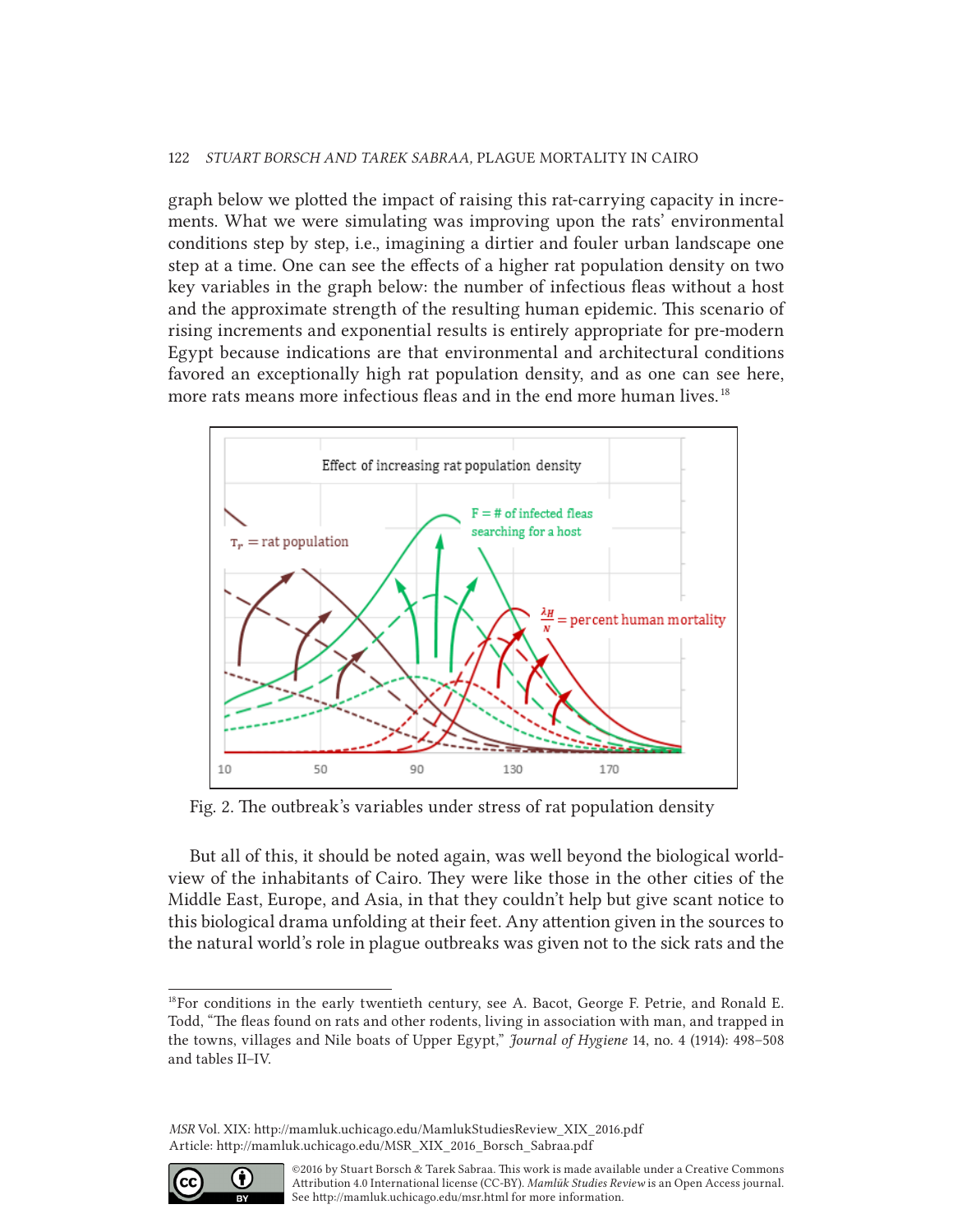rising flea numbers, but rather to the myriad of nature's creatures, including the birds and the fish, who were said to be dying of plague along with the humans.<sup>19</sup>

### Plague Narratives (833/1430 and 864/1460)<sup>20</sup>

Thus the two outbreaks that we are studying were described by medieval observers who were unaware that as they watched the plague march toward them from the north, from Alexandria and the Nile Delta, it was in fact already upon them and in their midst. So for the second of these two outbreaks, 864/1460, the inhabitants of Cairo waited as they received the alarming reports of a very bad plague outbreak approaching. The plague was making its way south and devastating towns and villages along the way. 21 From the reports of high fatalities in the Delta, which for provincial towns like al-Maḥallat al-Kubrá and Minūf al-Ulyá were in the hundreds per day, the inhabitants of Cairo knew this would be a

*MSR* Vol. XIX: http://mamluk.uchicago.edu/MamlukStudiesReview\_XIX\_2016.pdf Article: http://mamluk.uchicago.edu/MSR\_XIX\_2016\_Borsch\_Sabraa.pdf



<sup>19</sup>Though things may have been otherwise half-a-world away. During the third global plague pandemic, Yersin noted that Chinese tradition did regard plague as a disease of rats, and some of these communities took action, i.e., flight, when observing dying rats; see Jessica Girard et al., "Differential plague-transmission dynamics determine Yersinia pestis population genetic structure on local, regional, and global scales," *Proceedings of the National Academy of Sciences of the United States of America* 101, no. 22 (2004): 8413.

<sup>20</sup>Al-Maqrīzī, *Al-Sulūk,* 4:822–26, is the main source for the 833/1430 plague; Ibn Taghrībirdī, *Al-Nujūm*, 16:136–47, for the 864/1460 plague. Ibn Taghrībirdī's information is the more detailed and precise of the two. Ibn Taghrībirdī (812–74/1408–69) was the son of the Mamluk amir Taghrībirdī (d. 814/1412), who had been a high-ranking military officer under the sultans al-Ẓāhir Barqūq and al-Nāṣir Faraj. Ibn Taghrībirdī learned history from al-ʿAynī and al-Maqrīzī and was wellversed in numerous subjects. Using his father's connections, he was granted access to court life and to several mid-fifteenth century sultans such as Barsbāy, Jaqmaq, and Khushqadam. His information on plague outbreaks, particularly the 864/1460 outbreak, is to be found in his works *Al-Nujūm al-zāhirah fī mulūk Miṣr wa-al-Qāhirah* (available in translation by William Popper as *History of Egypt*), and *Ḥawādith al-duhūr fī madá al-ayyām wa-al-shuhūr*. Using a manuscript of *Ḥawādith* from the Vatican Library, we were able to piece together two separate accounts that he made of this 864/1460 outbreak. The two data streams of these sources, though not at odds with one another, differ in their focus and ultimately complement one another. The account in *Ḥawādith* contains more detailed quantification of plague mortality for the outskirts *(al-ẓawāhir)* of Cairo, population centers like Miṣr (Fusṭāṭ), the old capital of Egypt, Būlāq, the shipping depot for grain on the Nile, and important residential areas such as al-Ḥusaynīyah to the north of Cairo. Together, these two narratives from Ibn Taghrībirdī make the 864/1460 outbreak the best documented of the Mamluk period. For these biographical details, see Wan Kamal Mujani, "The Mamluk Historians and their Accounts on the Economy of Egypt for the Period of 872–922 H/1468–1517 AD," *Journal of History and Social Sciences, Univ. of Karachi* 1, no. 2 (http://www. jhssuok.com) (2010): 52–54.

<sup>21</sup>Al-Biqāʿī, *Iẓhār,* 3:107; ʿAbd al-Bāsiṭ, *Nayl,* 6:75; Ibn Taghrībirdī, "Ḥawādith," Vatican MS 727, fol. 101; idem, *Al-Nujūm,* 16:136.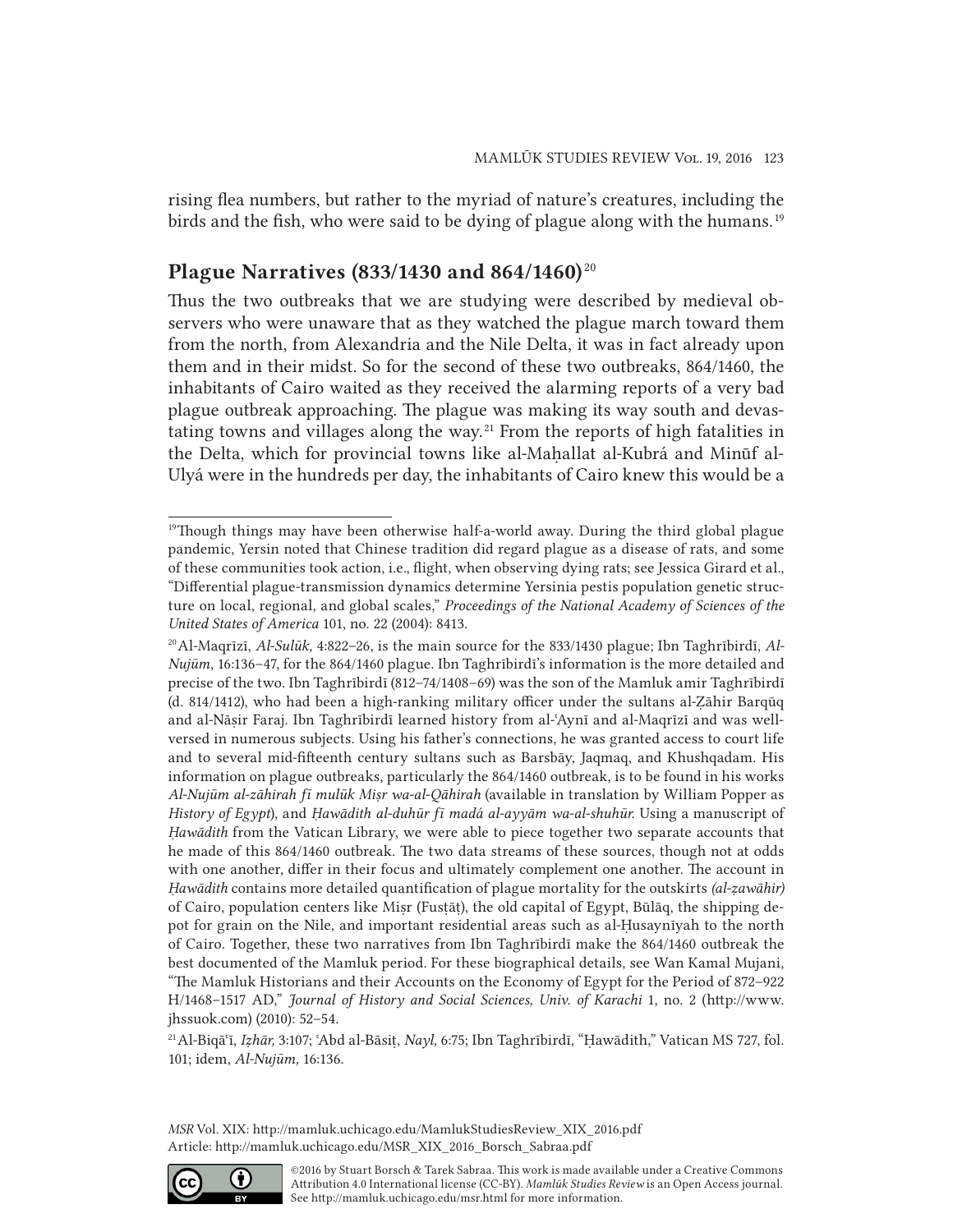very bad outbreak. 22 As the epidemic closed in and devastated the town of Bilbays on the edge of the eastern desert, and as it set upon the great Sufi monastery of Siryāqūs, the mood of morbid anticipation intensified. 23 Ibn Taghrībirdī noted of this nervous tension that it was a dread so powerful that people were afraid to leave their houses. 24 By early February, when the city finally became aware of the epidemic in their midst, the growing number of infections were claiming around a hundred lives a day—and this fatality rate was increasing rapidly. 25

By the end of March, more than a thousand inhabitants of Cairo were dying of plague every day. 26 Then in mid-April following the customary responses to plague outbreaks, including supernumerary fasting and mass prayers in the desert, the outbreak reached its peak. 27 As the living could no longer match their strength to the rising number of dead, desperate people struggled and fought with each other to get proper funeral shrouds. Coffins and corpses were lined up in rows, blessed *en masse* via a very hurried *janāzah* (funeral prayer) and taken out of the city gates for hurried burial in the desert.<sup>28</sup> While the dictates of tradition were not overtly against such hasty funeral prayers, they were at odds with the expedient of blessing such large numbers in one collective prayer. 29 Mass blessing, like mass burial, became the rule as this outbreak was rising to its full peak. 30 And as the peak swept through, even the best attempts to remove the bodies of plague victims left a substantial number of corpses behind, which were unceremoniously deposited in urban gardens or narrow alleyways. They filled



<sup>22</sup>Ibn Iyās, *Badāʾiʿ,* 2:357; Ibn Taghrībirdī, *Al-Nujūm,* 16:139; Popper, *History,* 6:93.

<sup>23</sup>Ibn Taghrībirdī, "Ḥawādith," fol. 103.

<sup>24</sup>Ibn Taghrībirdī, *Al-Nujūm,* 16:136–37; Popper, *History,* 4:90–91.

<sup>25</sup>Ibn Taghrībirdī, *Al-Nujūm,* 16:137; Popper, *History,* 4:91; Ibn Taghrībirdī, "Ḥawādith," fol. 103a; ʿAbd al-Bāsiṭ, *Nayl,* 6:75.

<sup>26</sup>ʿAbd al-Bāsiṭ, *Nayl,* 6:80; al-Biqāʿī, *Iẓhār,* 3:116–17; Ibn Taghrībirdī, "Ḥawādith," fol. 104b; idem, *Al-Nujūm,* 16:141; Popper, *History,* 4:94.

<sup>27</sup>Dols, *Black Death,* 246–50.

<sup>28</sup>ʿAbd al-Bāsiṭ, *Nayl,* 6:80.

<sup>29</sup>Ibid.

 $30$ For similar details from 1791, see Alan Mikhail, "The nature of plague in late eighteenth-century Egypt," *Bulletin of the History of Medicine* 82, no. 2 (2008): 249–75. Mikhail notes, "so great a number of the soldiers and marines stationed in Old Cairo, Gīza, and Būlāq died that mass graves were dug into which their corpses were thrown without any ceremony or final rites. For those not connected to the military, their funerals also had to be done en masse, with prayers being said for up to five people at one time. Indeed, the apparatuses charged with the management of death were stretched to their limits during this spring as the demand for undertakers *(al-hawānīt)* and corpse washers *(al-mughassilīn)* far exceeded their available numbers."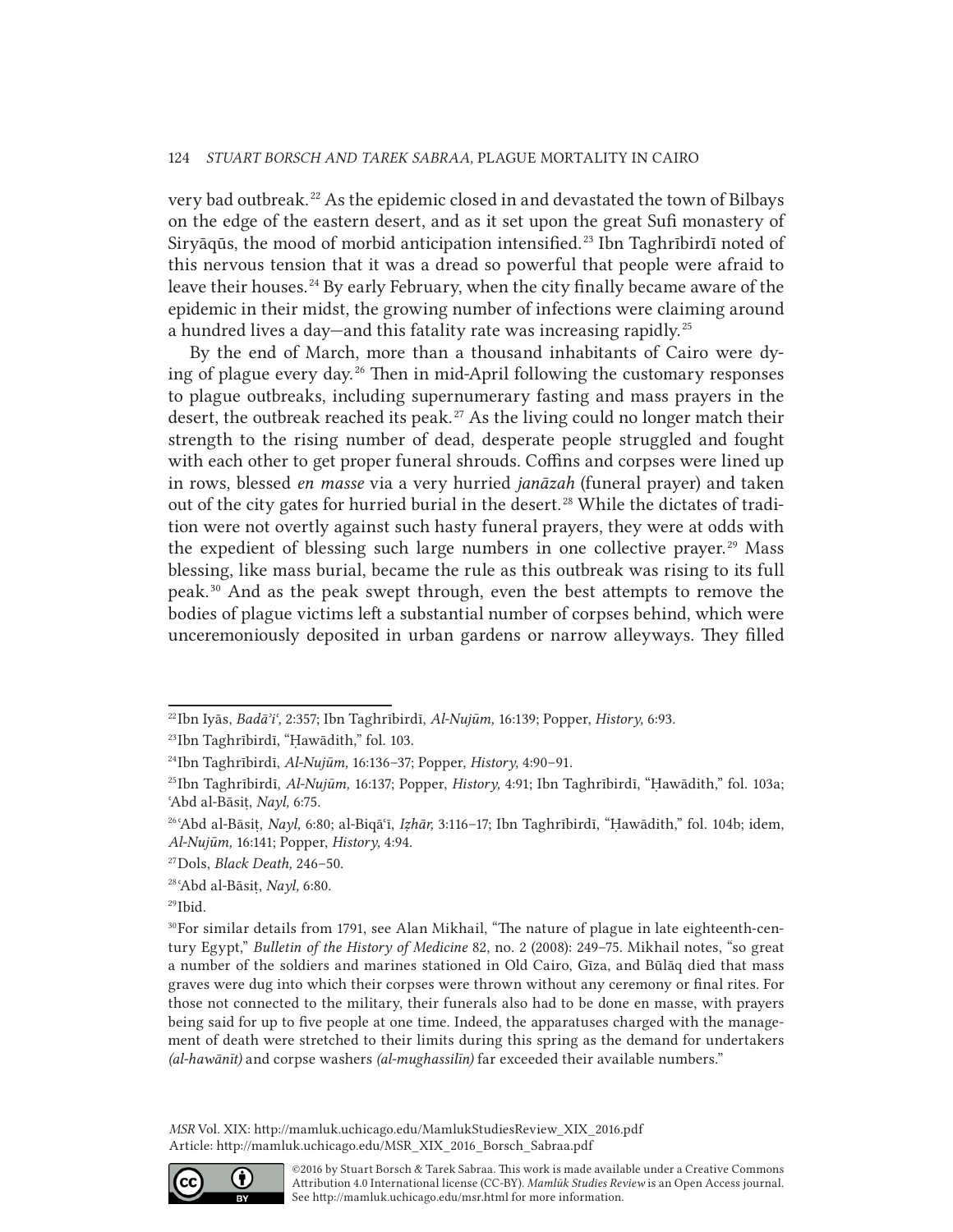Cairo's streets with the horrible stench of human decay as the death toll finally started to fall.<sup>31</sup>

Looking back further in time to the first of these two outbreaks, it is clear to us that the 833/1430 plague was in fact even more severe. Ibn Taghrībirdī declared that it was the second worst epidemic to visit the Islamic world—after the 749/1348 Black Death (known to late Mamluk Cairo as "*al-wabāʾ al-ʿāmm,*" the Great Plague).<sup>32</sup> In this outbreak bodies were brought to a collection point at one of the main city gates, the Bāb al-Naṣr, and blessed for burial in groups of forty as bodies stretched out from this gate to the Bāb al-Wazīr gate some 2.5 kilometers away. 33 Mass burials followed in this outbreak as well and we are told that the digging of graves went on through the night, with dogs gnawing on corpses left unattended. 34 As always, the desperate attempt to dispose of bodies led to extreme practices such as simply throwing corpses into the Nile. 35

### The Dīwān al-Mawārīth and the Oratories

At the focal point of our study are the social and administrative mechanisms for processing the dead and counting the bodies. These mechanisms are the real sources of our data, the data that the fifteenth-century chroniclers analyzed in their fashion and filtered according to their own dictates of time and necessity. And as it turns out, this data was once the property of the Mamluk Sultanate, more or less. That is to say that those who did the actual counting were either bureaucrats working for the Mamluk regime or ad hoc assemblages and temporary hires supervised by government officials. 36 Most of these people were in fact directed by high-ranking amirs appointed by the sultan. 37

There were two main agencies that brought these groups of people, clerical workers of one sort or another, together. The first of these was both formal and official and its data is central to our quantifications. It was the Dīwān al-Mawārīth

37 See al-Maqrīzī, *Al-Sulūk,* 4:822–26, for sources of his data in the 1430 plague; Ibn Taghrībirdī, *Al-Nujūm,* 16:136–47, for sources of his data for the 1460 plague.



<sup>31</sup>Dols, *Black Death,* 238.

<sup>32</sup>ʿAbd al- Bāsiṭ, *Nayl,* 1:177

<sup>33</sup>Al-Maqrīzī, *Al-Sulūk,* 4:827.

<sup>34</sup>Al-Maqrīzī, *Al-Sulūk,* 4:828.

<sup>35</sup>Ibn al-Ṣayrafī, *Nuzhat,* 1:427

<sup>36</sup>Dīwān al-Mawārīth (Office of Inheritances) had official offices at al-Qāhirah (Mamluk Cairo), Miṣr (Fusṭāṭ), and Būlāq. In some cases we get first-hand information written out from these *waraqāt al-taʿrīf*. Ibn Iyās apparently had these *waraqāt* in hand as he wrote about the plague years 909, 910, and 919. Ibn Iyās also makes his own estimations of the ratios of this Dīwān count and the total number of plague fatalities. See Ibn Iyās, *Badāʾiʿ,* 4: 301–2, 308. See discussion of this office in Dols, *Black Death,* 175–78.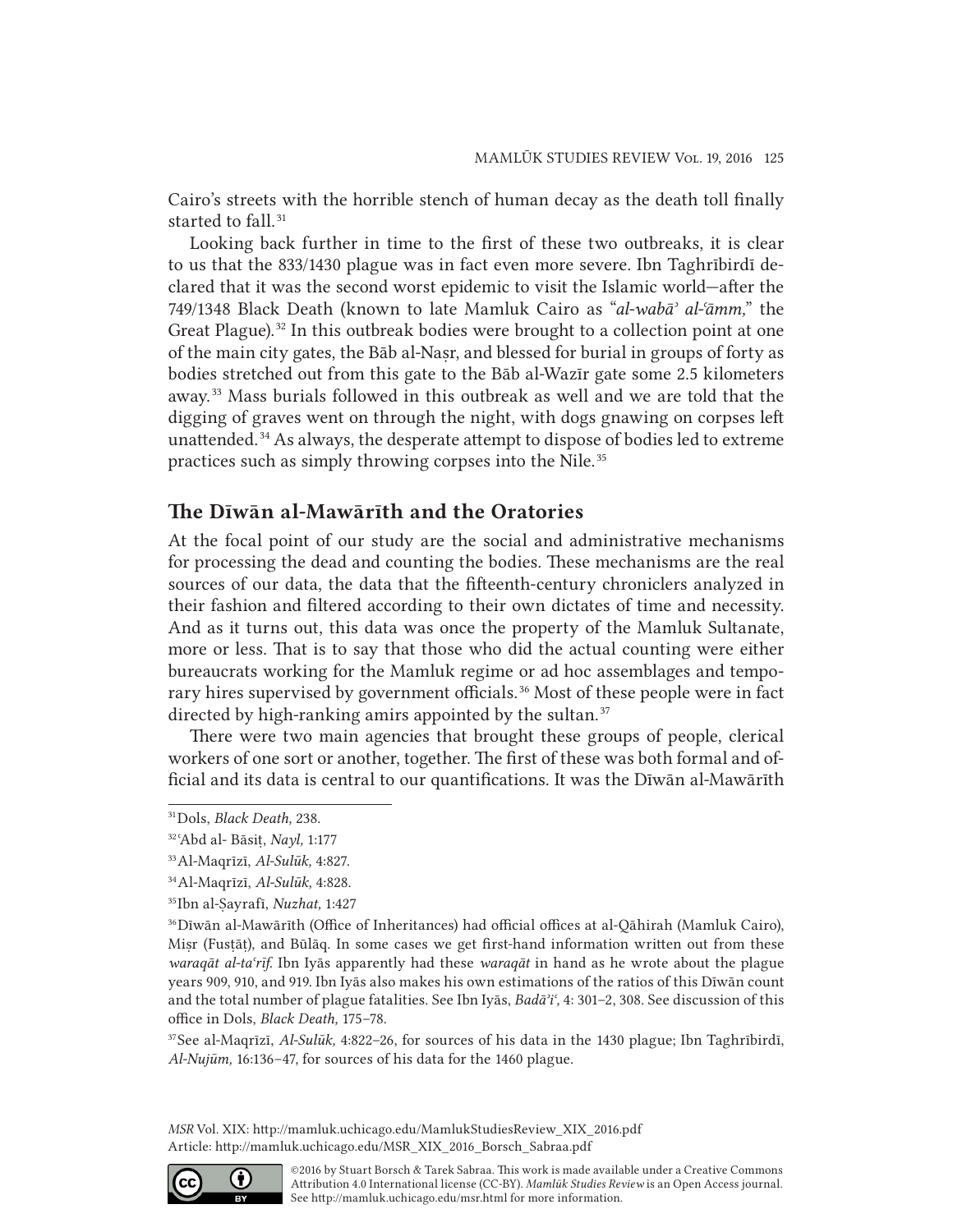al-Ḥasharīyah, which we might translate as "bureau of inheritances," and it had responsibility for the registration of deaths, inheritances, and the final disposal of the deceased's assets. 38 As Dols describes this agency: "The Dīwān registered only the deaths of those with taxable legacies. The government would take the entire estate of anyone dying without heirs and the residue of an estate where the heirs were not entitled to the whole inheritance. In some instances, the government would confiscate inheritances even when there were heirs. Cairo and Fusṭāṭ had separate dīwāns." 39

As the one-time bureaucrat al-Qalqashandī informs us, the Dīwān al-Mawārīth was responsible for the registration of deaths and for the disposal of assets in cases where there were either no designated heirs or no legitimate heirs. 40 To a certain extent then this all boiled down to money, and money was the regime's main concern. 41 The sultanate monitored deaths and legacies with an eye to seizing as large a proportion of the deceased's assets as possible. Though the regime was legally limited to estates without valid heirs, the actual practice was often to seize estates, heirs or no heirs. 42 Not surprisingly, the Dīwān al-Mawārīth was particularly concerned with the deaths of the richest members of society, and these were often high-ranking members of the ruling regime, whose landed estates *(iqṭāʾ)* were eligible for transfer. But the Mamluk government was in general eager to preside over the transfer of assets from any well-to-do family. 43 With money as the object, it is clear that they were interested in only those with worthwhile assets and not with the poor and indigent. It is hard to say exactly where the Dīwān al-Mawārīth drew the line between rich and poor, but anyone with property of good value was probably fair game.

So it's clear that only part of the population counted in the eyes of the Dīwān al-Mawārīth. What this boils down to in practical terms that concern us quantitatively is that for these two outbreaks, about one-fifth to one-third of all the deaths in the population of Mamluk Cairo were registered *(taʿrīf)* by the Dīwān. 44 (The

43 See again al-Qalqashandī, *Ṣubḥ,* 11:93.



<sup>38</sup>Dols, *Black Death,* 175–78.

<sup>39</sup>Dols, *Black Death,* 175.

<sup>40</sup>Aḥmad ibn ʿAlī al-Qalqashandī, *Subḥ al-aʿshá fī ṣināʿat al-inshāʾ,* ed. Muḥammad Ḥusayn Shams al-Dīn (Beirut, 1987), 4:33, 13:385.

<sup>41</sup>Al-Qalqashandī, ibid., 11:93, describes how they were concerned with the dying of *muqṭaʿūn* (landholders) so as to transfer their *iqṭāʾ* (their estates).

<sup>42</sup>The Dīwān al-Mawārīth kept detailed records of property bequests. See *Documents of the Jewish pious foundations from the Cairo Geniza,* ed. Moshe Gil, Publications of the Diaspora Research Institute, vol. 12 (Leiden, 1976), 7.

<sup>44</sup>Sources for Dīwān al-Mawārīth figures include, for 1430: al-Maqrīzī, *Al-Sulūk,* 4:822–26; Ibn Ḥajar al-ʿAsqalānī, *Inbāʾ,* 9:200; ʿAbd al-Bāsiṭ, *Nayl,* 267–68; Ibn Taghrībirdī, *Al-Nujūm,* 14:340–43; al-Biqāʿī, *Iẓhār;* Ibn Iyās, *Badāʾiʿ,* 2:113; Ibn Taghrībirdī, *Ḥawādith,* 14:339–43. For 1460 see Ibn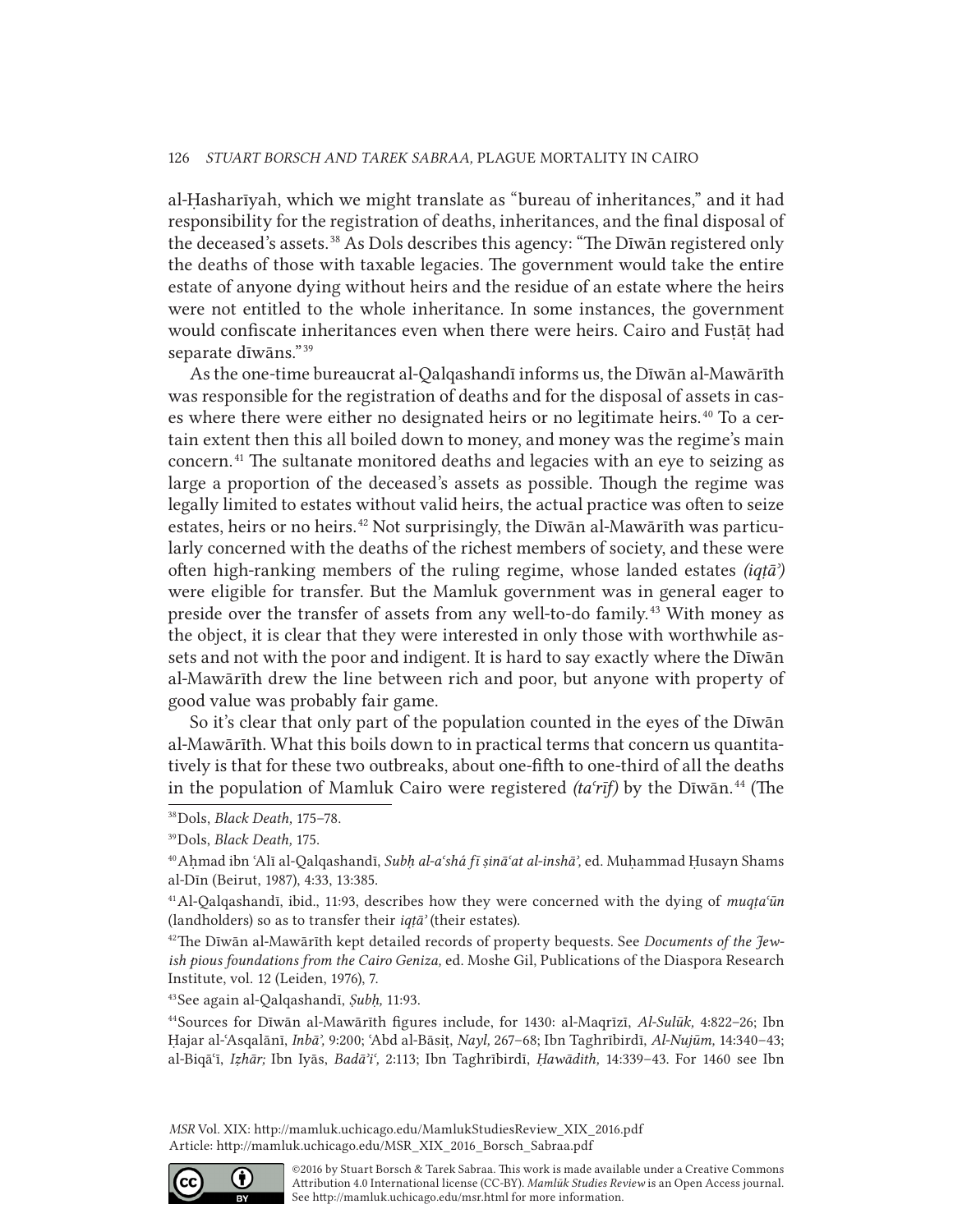registration was called a *taʿrīf*, which for each day was recorded on a separate document known as a *waraqat al-taʿrīf*.) This fraction of one-fifth to one-third of the total population counted by this Dīwān is a fraction central to our quantifications. What we will do is to divide the Dīwān's fatality rate by this fraction to arrive at the total fatalities per day for all of Mamluk Cairo. So this fraction, this ratio, is very important to us, but it seems that it was also very much on the minds the Mamluk-era chroniclers and, in fact, everyone who was involved in the business of counting. The chroniclers in their narratives also try themselves to work out this ratio of the Dīwān deaths to the total number of deaths. Al-Maqrīzī tried to estimate this ratio, as did Ibn Taghrībirdī—and Ibn Iyās several decades later. 45

For our analysis, what we did was to calculate this ratio by taking cases (specific days) where we had both (1) the number of deaths from the Dīwān al-Mawārīth and (2) the total number of deaths for Mamluk Cairo as a whole. As an example for the purposes of illustrating this process, take the case of plague statistics for the 26 Jumādá I 864 (19 March 1460). On this day, the Dīwān al-Mawārīth produced a *waraqat al-taʿrīf* (death register) recording that there had been 235 deaths on that day. Yet we learn from a second count that included the entire population of Mamluk Cairo that the actual total of all deaths that day was 1153. Using these two numbers we calculate a ratio of the Dīwān to the total, which is  $\left(\frac{235}{1153}\right)$  = .204.<sup>46</sup> Then by repeating this process for other days in which we had both sets of numbers, we were able to sum up our results and calculate the average ratio for the 864/1460 plague outbreak, which turned out to be .1916, meaning that the Dīwān was only counting one-fifth of all fatalities at this time. Having determined what this ratio was (on average) we could apply it to the many cases. So we then took these isolated and partial statistics and from them computed the whole. So as another example of how this works, for 19 Rabī<sup>c</sup> II 864 (12 February 1460) the Dīwān al-Mawārīth recorded thirty-five deaths, and that is the only figure that we have for that day. We take this number and divide it by the average ratio of the Dīwān to the total, i.e.,  $\left(\frac{35}{1016}\right)$  = 183, and so by the process we get the estimated number of deaths for the many days in which we have only the figures from the Dīwān al-Mawārīth. 47 About 60% of our data is in fact the result of doing these calculations.

But there is another source of data, and the Dīwān was not the only agency that was doing the counting. From other sources we obtained the total counts for Mamluk Cairo as a whole (i.e., such as the 1153 deaths in the example above). The



Taghrībirdī, *Al-Nujūm,* 16:136–47; in translation by Popper, *History,* 4:90–100; Ibn Taghrībirdī, *Ḥawādith,* 16:130–47; Ibn Iyās, *Badāʾiʿ,* 2:357; ʿAbd al-Bāsiṭ, *Nayl,* 6:74–83.

<sup>45</sup>Al-Maqrīzī, *Al-Sulūk,* 4:824; Ibn Taghrībirdī, "Ḥawādith," fol. 104b.

<sup>46</sup>Ibn Taghrībirdī, *Al-Nujūm,* 16:141.

<sup>47</sup>Ibn Taghrībirdī, *Al-Nujūm,* 16:137.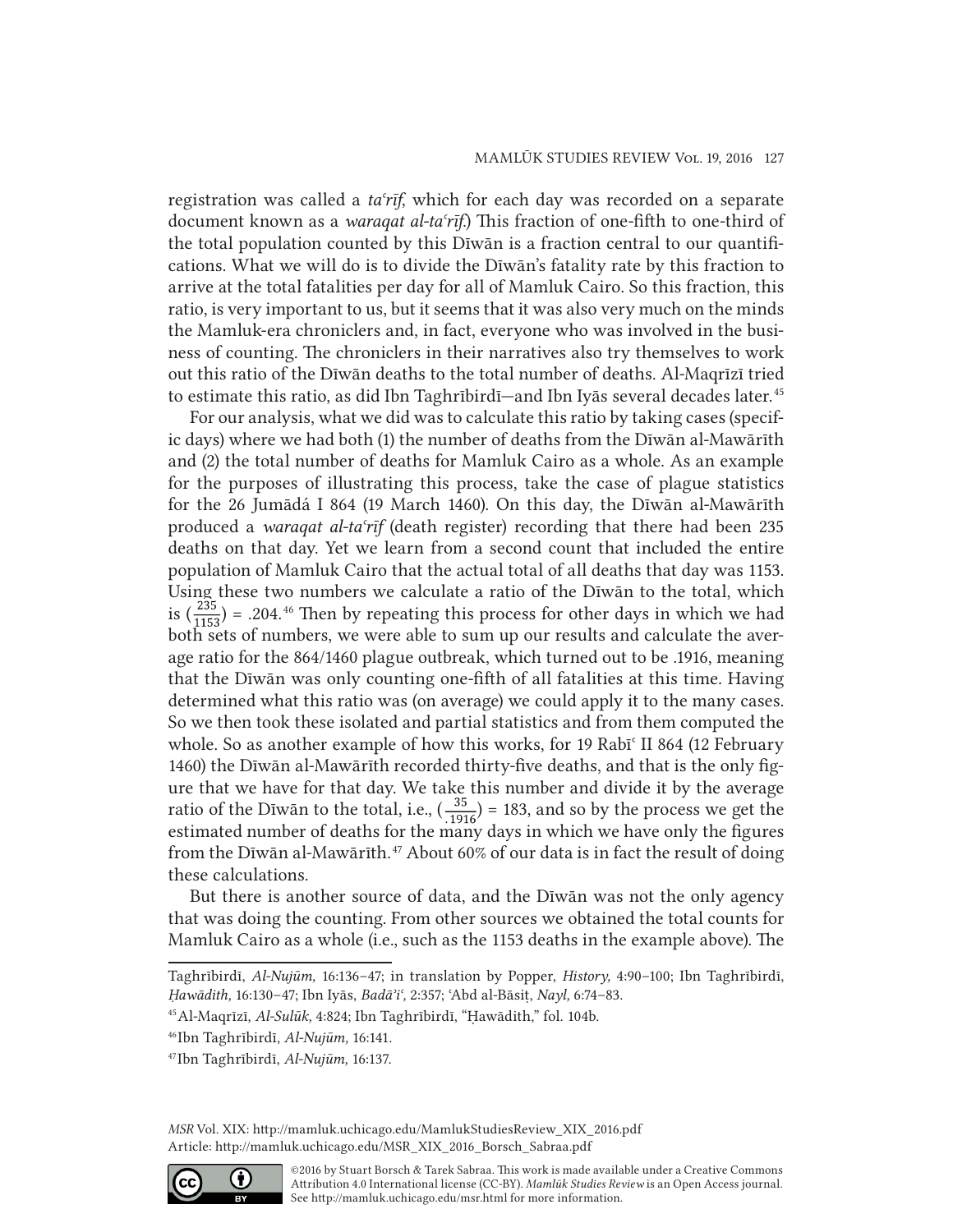other agency that counted fatalities was the collection of what were called *muṣallāt* (oratories) around the city of Mamluk Cairo. A *muṣallá* was an open place for prayer with ceremonial scope more limited than that of a mosque. In many cases it was not a building but rather an open area that may or may not have had some kind of enclosing structure. 48 The bodies of plague victims, wrapped *(takfīn)* in simple white cloth *(kafan),* were brought to these oratories where a final blessing took place, after which the bodies were taken outside of the city gates for inhumation. This blessing itself (the *janāzah*) was in general a rather short process, a few minutes only, but at the peak of these plague outbreaks it became a very rushed and hectic affair, with bodies stacked up in rows and blessed hastily. 49 According to our sources, there were fourteen of these oratories in (Mamluk) Cairo during the early 1400s and some seventeen oratories in the late fifteenth century. 50 Most of them appear to have been located at either city gates (e.g., Bāb al-Naṣr, Bāb al-Wazīr, Bāb al-Maḥrūq, Bāb al-Qalʿah), mosques (al-Azhar, al-Ḥākim), or markets (al-Biyāṭurah, the Farriers' Market): presumably anywhere there was sufficient space not claimed by structures and crowds of people. 51 The one *muṣallá* that is most often referred to in the course of these two outbreaks was that of the Bāb al-Naṣr at the northern end of Fatimid Cairo.

Just as the Dīwān al-Mawārīth's fatality numbers were fractions of the whole, there was also a mathematical relationship—a ratio—between the individual oratories and the sum of all the oratories in Mamluk Cairo. In the same manner in which we derived ratios from partial and full counts above, we also calculated ratios for specific oratories (the Bāb al-Naṣr oratory in particular) and then applied those ratios to derive comprehensive figures for Mamluk Cairo. As was the case with the Dīwān's ratio with the whole, the bureaucrats and the chroniclers were also interested in the oratory ratios. For example, Ibn Taghrībirdī's attention was drawn to one clerical worker's fairly accurate estimation of the average ratio



<sup>48</sup>R. Hillenbrand, "Muṣallā," *Encyclopaedia of Islam,* 2nd ed., 7:658–60.

<sup>49</sup>Ibn Taghrībirdī, *Al-Nujūm,* 14:341.

<sup>50</sup>Al-Maqrīzī, *Al-Sulūk,* 4:827; Ibn Taghrībirdī, *Al-Nujūm,* 16:141.

<sup>51</sup>Other *muṣallāt* in Mamluk Cairo included one near the mosque of Ibn Jibās (south of Bāb Zuwaylah): see Aḥmad ibn ʿAlī al-Maqrīzī, *Kitāb al-Mawāʾiẓ wa-al-iʿtibār bi-dhikr al-khiṭaṭ waal-āthār* (Būlāq, 1270/1853–54), 4:273; Āl Malik at Suwayqah al-Ramlah: see al-Maqrīzī, *Khiṭaṭ,* 3:192; a *muṣallá* near the Māridānī mosque: see Ibn Ḥajar al-ʿAsqalānī, *Inbāʾ,* 1:480. For areas outside of Mamluk Cairo, three *muṣallāt* are mentioned: Zāwiyat al-Khuddām in Ḥusaynīyah: see Ibn Taghrībirdī, "Ḥawādith," fol. 104b, *Muṣallá al-ʿīd,* later called *Muṣallá al-amwāt:* see Doris Behrens-Abouseif, "A Circassian Mamluk Suburb North of Cairo," *Art and Archaeology Research Papers* (Dec. 1978): 17; Khūlān in one of the two Qarāfatah: see Ibn Ḥajar al-ʿAsqalānī, *Inbāʾ,* 1:480; al-Andalus in the Qarāfah al-Ṣughrá: see al-Maqrīzī, *Khiṭaṭ,* 4:333. Ibn Taghrībirdī also notes that there were eleven *muṣallāt* inside Mamluk Cairo during the 841/1438 outbreak; see Ibn Taghrībirdī, *Al-Nujūm,* 15:104.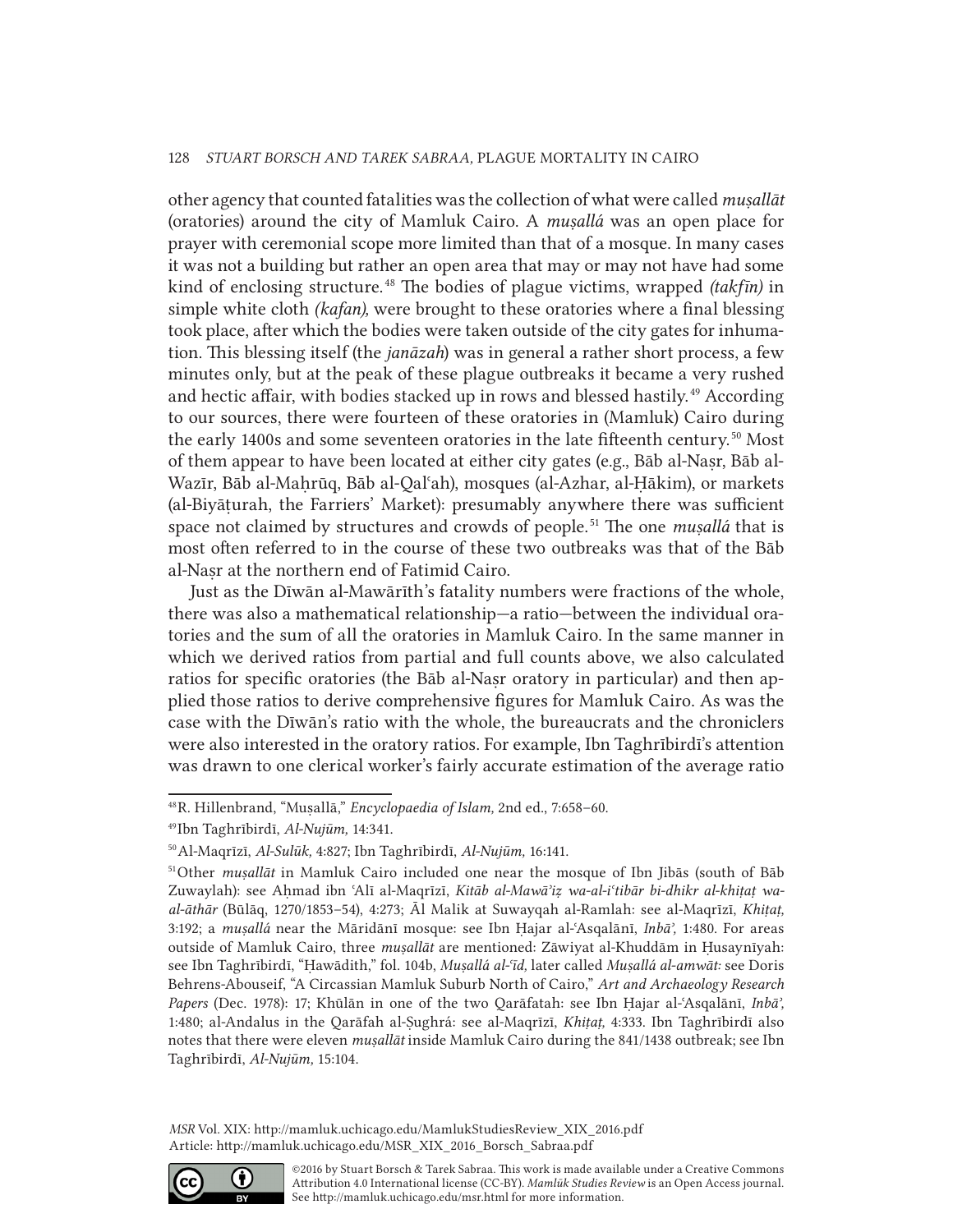of the deaths per day recorded at the Bāb al-Naṣr oratory to the deaths/day for all the dead for Mamluk Cairo. 52

The figure calculated by this minor bureaucrat, relayed to us by Ibn Taghrībirdī, turns out to be quite precise. From the ratio it seems clear that these counters of corpses could be quite thorough. The Mamluk-era interest in ratios may be convenient for quantitative history today, but we are in the dark as to the precise motivation for counting corpses at these oratories. We do know—from evidence of the sultan's orders—that it was a high priority for the regime. Zayn al-Dīn al-Ustadār, a high-ranking amir under orders from the sultan, apparently organized the process of hiring counters and sending them out to every one of the oratories in Mamluk Cairo. 53 That someone really cared about the process of counting the dead is indicated by factors such as the use of independent witnesses, i.e., cases in which counts were made by different, independent observers and then compared with each other for accuracy.<sup>54</sup> Ibn Taghribirdi notes that at an oratory count at the beginning of April 864/1460, when the plague was at its worst, there were three or more independent persons and/or groups conducting the count. Bureaucratic officialdom was also on display that day, as he describes for us the scene of bureaucrats lining up at the Bāb al-Naṣr oratory to do their counting, with tables, pens, and paper, then working away at the numbers as bodies were lined up along the gate in a low row. 55

### The Urban Setting and the Urban Boundaries

In order to estimate mortality, we first have to quantify the susceptible human population, i.e., the size of the urban population for which the dead were counted, meaning the population of Cairo. But at the outset we are faced with a problematic question: Which Cairo are we talking about? It's clear that there was more than one Cairo, and that there were in fact multiple urban entities sharing this physical and mental space in the 1400s.

Michael Dols worked on this problem and he broke the urban landscape down into three units of increasing scale: Fatimid Cairo, Mamluk Cairo, and Greater Cairo. 56 Dols' three-fold scheme is ideal for our study because Dols' purpose was the same as ours, to estimate plague mortality, and he was concerned with the reference points and demarcations used by the Mamluk-era chroniclers as they drew boundaries within which they defined the scale of human loss. The map



<sup>52</sup>Ibn Taghrībirdī, *Al-Nujūm,* 16:140; idem, "Ḥawādith," fol. 104b.

<sup>53</sup>Ibn Taghrībirdī, "Ḥawādith," fol. 104b.

<sup>54</sup>Ibn Taghrībirdī, *Al-Nujūm,* 16:141; Popper, *History,* 4:95.

<sup>55</sup>Popper, *History,* 18:71.

<sup>56</sup>See Dols, "Mortality," 403, and the maps he used in Popper, *Systematic Notes,* 1:19–37.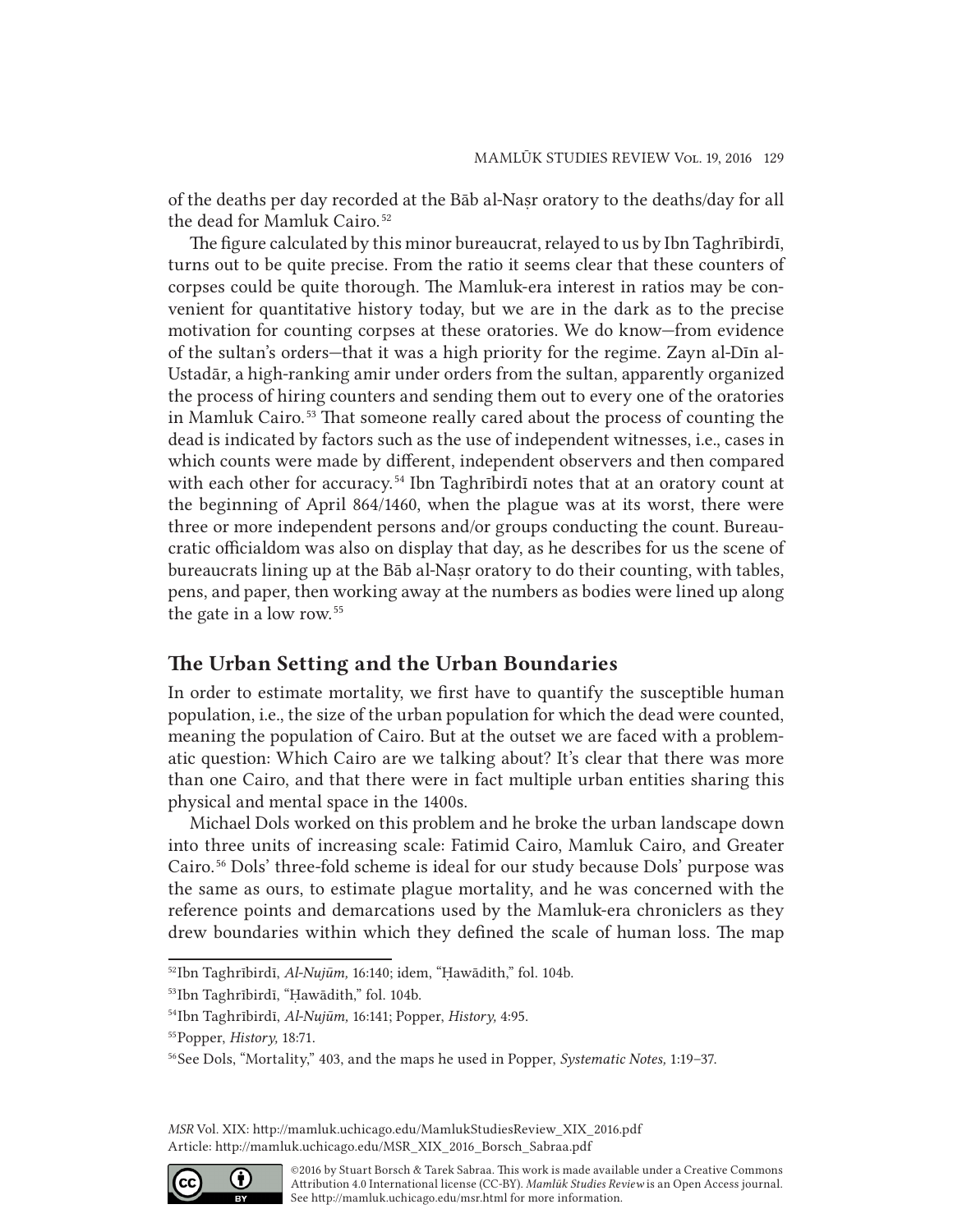below takes in the full compass of all three Cairos, Greater Cairo at its furthest extent, and then inside that Mamluk Cairo, within which was the smaller unit of Fatimid Cairo. Fatimid Cairo is not shown on this map, but it takes up the northeast quadrant of the space defined as Mamluk Cairo.



Fig. 3. Map of Greater Cairo, with Mamluk Cairo shown in the center

# Greater Cairo

Greater Cairo is, in a sense, nothing more than a term of convenience used by Dols to refer collectively to the scattered and separate areas around Mamluk Cairo. 57 Whether or not the medieval inhabitants of Cairo considered these areas as a



<sup>57</sup>Dols, "Mortality," 403.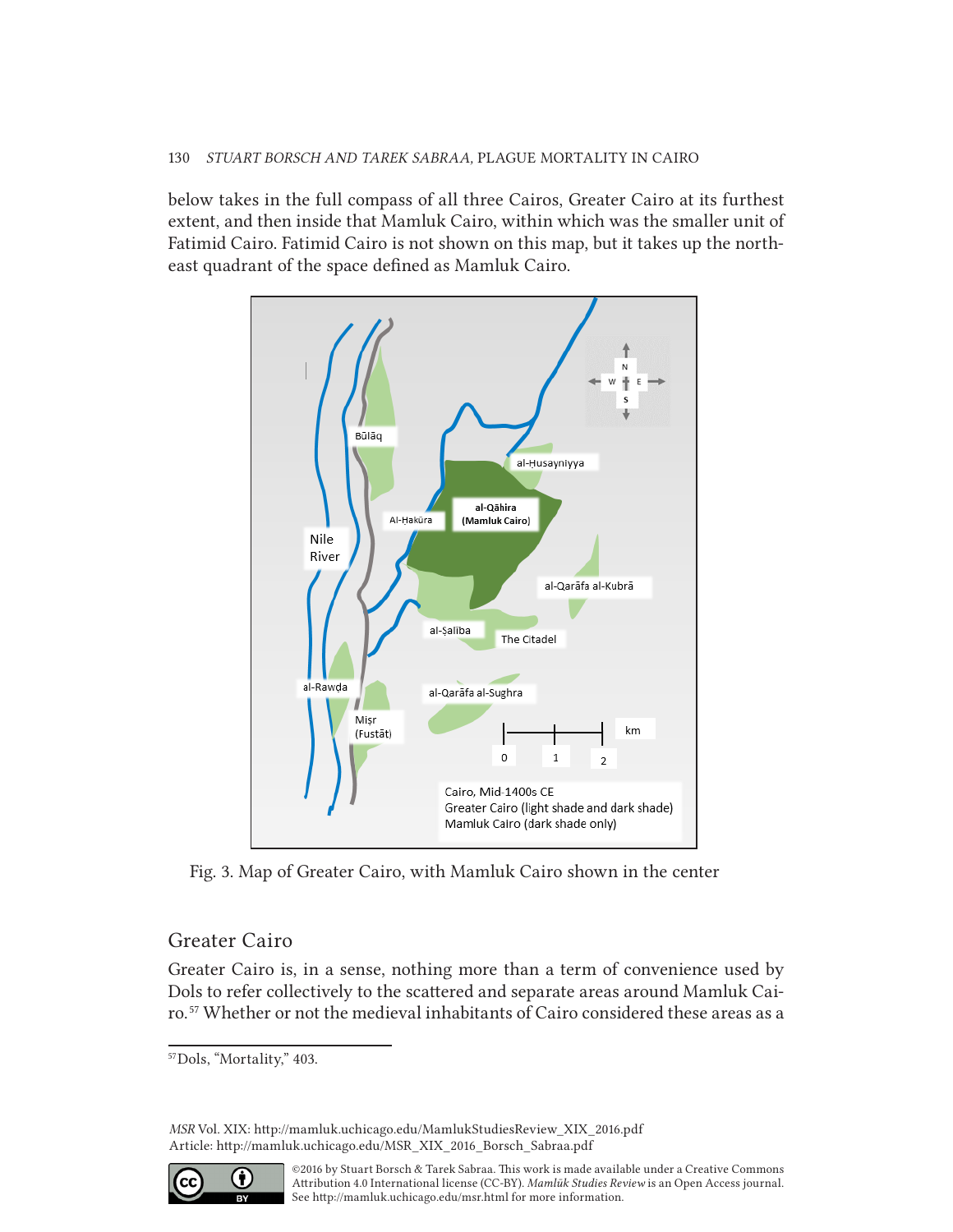single urban unit is not entirely clear in the sources, but there was at least an expression used for the area as a whole: "al-Qāhirah wa-ẓawāhirihā," Cairo and its outskirts. 58 Anecdotally, the concept of Greater Cairo as a single unit managed to capture the attention—and spleen—of the seventeenth-century Jean de Thevenot. He complains about the concept in his travelogue as he recounts walking and measuring the inner urban areas from end to end. Ridiculous, he called the idea, like lumping into his home city Paris all of her banlieues, her outlying suburbs. He launches a minor diatribe about those who use the fictive concept of Greater Cairo to boast of the city's size, noting the vast stretches of intervening and often empty spaces between the urban areas of Būlāq, Fustāt, and Cairo proper. Nevertheless, this bears on a notion of Greater Cairo in the 1400s, a concept that is very important for our analysis, as this "al-Qāhirah wa-ẓawāhirihā" is used on a number of occasions as the largest of the units for which mortality was counted. So the chronicles will at times give the largest of mortality figures and specify that this counted for this area as a whole. What we will do below is to use the plague numbers in reverse in order to use them to quantify the relative demographic concentration of this largest unit.

The following are the areas included as Greater Cairo, as mentioned for one or both of the two plague outbreaks:

- 1. Al-Qarāfatayn (the Two Cemeteries): al-Qarāfah al-Kubrá north of the Mugattam hills, and al-Qarāfah al-Sughrá, south close to Fustāt, to the east/southeast of Mamluk Cairo
- 2. Būlāq on the Nile northwest of Cairo
- 3. Miṣr (i.e., Fusṭāṭ), Old Cairo, to the south
- 4. Ḥusaynīyah to the north of Mamluk Cairo

### Fatimid Cairo

The smallest of our three units is Fatimid Cairo, the original city founded by the Fatimids in 358/969. It was rectangular in shape, approximately 160 hectares in extent, and measured 1.45 km north to south and 1.1 km east to west. 59 Fatimid Cairo was contained within the much larger unit that Dols defined as Mamluk Cairo.



<sup>58</sup>Examples of this usage can be found in Ibn Ḥajar al-ʿAsqalānī, *Inbāʾ al-Ghumr,* 9:200; Ibn Taghrībirdī, *Al-Nujūm al-zāhirah,* 14:340, 16:145; idem, "Ḥawādith," fol. 105a; al-Maqrīzī, *Al-Sulūk,*  4:826–27.

<sup>59</sup>Raymond, "Al-Maqrīzī's *Khiṭaṭ* and the Urban Structure of Cairo," *Institut d'Etudes et de Researches Sur Le Monde Arabe et Musulman,* 166–67, for maps, and Jean-Claude Garcin, "Toponymie et topographie urbaines médiévales à Fustat et au Caire," *Journal of the Economic and Social History of the Orient/Journal de l'histoire economique et sociale de l'Orient* 27, no. 2 (1984): 136, 145.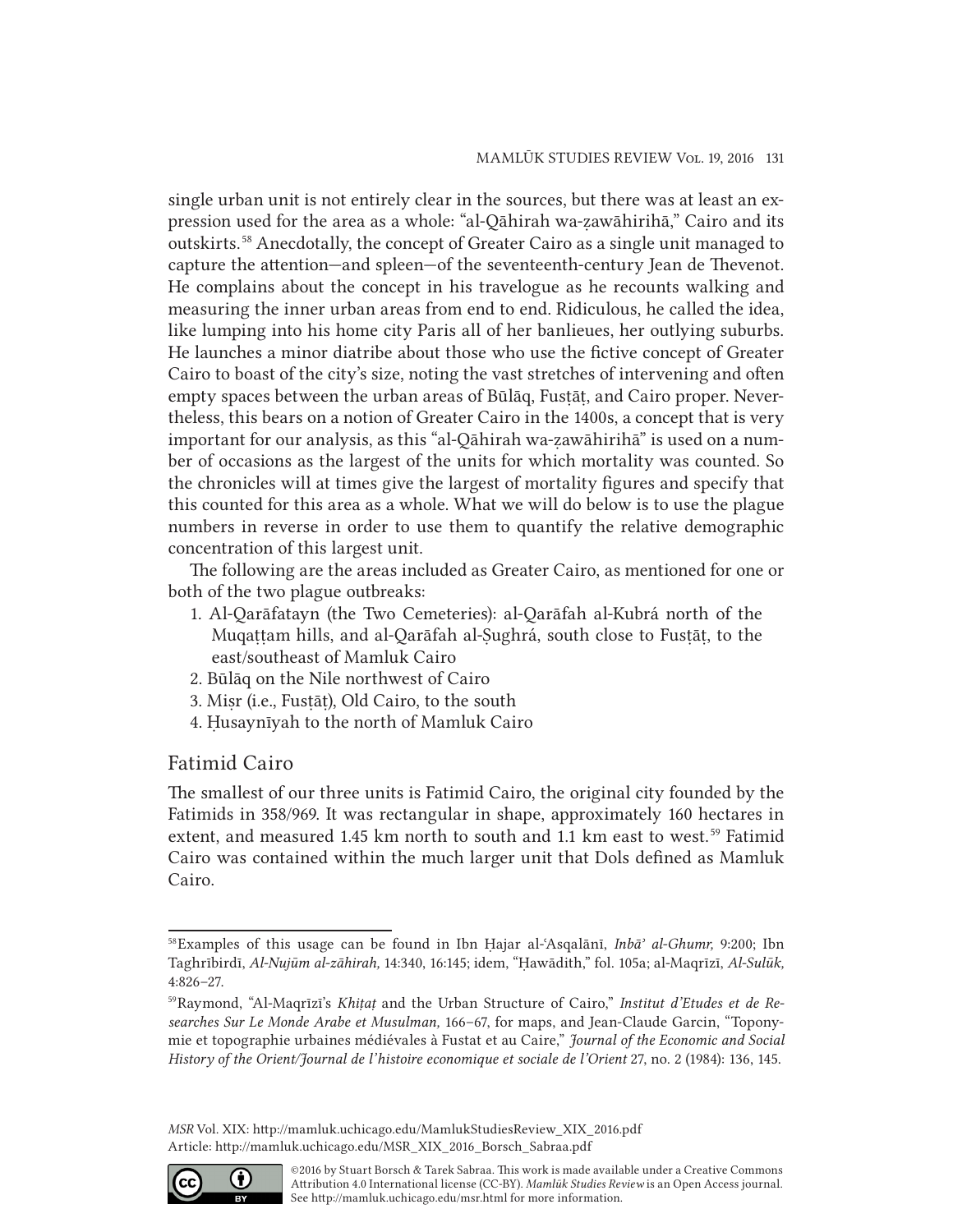### Mamluk Cairo

The area for which we quantify population and plague fatalities is Mamluk Cairo, intermediate in size between Greater Cairo and Fatimid Cairo. The boundaries of this area have been studied in some detail by a number of scholars, among them William Popper, Michael Dols, Jean-Claude Garcin, Andre Raymond, and Julien Loiseau. 60 In Loiseau's maps, the area we define as Mamluk Cairo can be seen to measure some 3.25 km north to south, with a slanted and uneven east-west extent averaging about two kilometers. 61

A digression here is essential as it brings us to the most important question about these three Cairos and that is: which one of them was al-Qāhirah, the title used in our sources? 62 Was al-Qāhirah simply the old Fatimid Cairo, or was it something larger than that? Was it Mamluk Cairo? This is a tricky question and requires some exploration of the subject. The usage of the word al-Qāhirah and the boundaries intended by the word varied not just in the long term (969–1517), but perhaps also in the short term, i.e., over the course of the fifteenth century. The Mamluk-era sources may also have intended more than one thing when they used this term, the meaning changing according to the context and subject matter of their writings. As such, it may be that the meaning of al-Qāhirah in the plague narratives was specific to plagues, and did not apply to other contexts.

When the Ayyubids replaced the original Fatimid mud-brick walls with stone, they also extended those walls to the south, stretching to the new citadel. 63 Sultan Qalāwūn extended these walls farther, and it seems that some Mamluk-era writers clearly conceived of al-Qāhirah as an urban zone larger than Fatimid Cairo, i.e., extending far beyond the original Fatimid boundaries. 64 Whether or not that was true of our 1400s sources, what is clear from al-Maqrīzī, Ibn Taghrībirdī, etc., and also from the temporal/spatial distribution of plague fatalities, is that the scope of surface area referenced by the usage of the word al-Qāhirah, which was the word they used for counting plague fatalities, was much larger than the 160 hectares of Fatimid Cairo. The apparent fact is that the boundaries of al-Qāhirah



<sup>60</sup>Julien Loiseau, "Reconstruire la maison du sultan," in *Ruine et recomposition de l'ordre urbain au Caire (1350–1450),* IFAO Études urbaines 8 (Cairo, 2010), 2:591–93, 600–21; Andre Raymond, "Cairo's area and population in the early fifteenth century," *Muqarnas* (1984): 21–31; Jean-Claude Garcin, "Note Sur La Population Du Caire En 1517," in *Grandes villes méditerranéennes du monde musulman médieval* (Rome, 2000), 205–13; Popper, *Systematic Notes,* Part 1, Maps 5–12.

<sup>61</sup>Loiseau, "Reconstruire," 2:592–93.

<sup>62</sup>See references to Mamluk Cairo as found in Ibn Ḥajar al-ʿAsqalānī, *Inbāʾ al-ghumr,* 9:200; Ibn Taghrībirdī, *Al-Nujūm al-zāhirah,* 14:340, 16:145; al-Maqrīzī, *Kitāb al-Sulūk,* 4:826–27.

<sup>63</sup>Andre Raymond, *Cairo,* trans. Willard Wood, (Cambridge, MA, 2000), 83–90.

<sup>64</sup>Ibn ʿAbd al-Ẓāhir, *Al-Rawḍah al-Bahīyah al-Ẓāhirah fī al-Khiṭaṭ al-Muʿizzīyah al-Qāhirah,* ed. Ayman Fuʾād Rashīd (Cairo, 1996), 19–20; Ibn Taghrībirdī, *Al-Nujūm,* 1:44.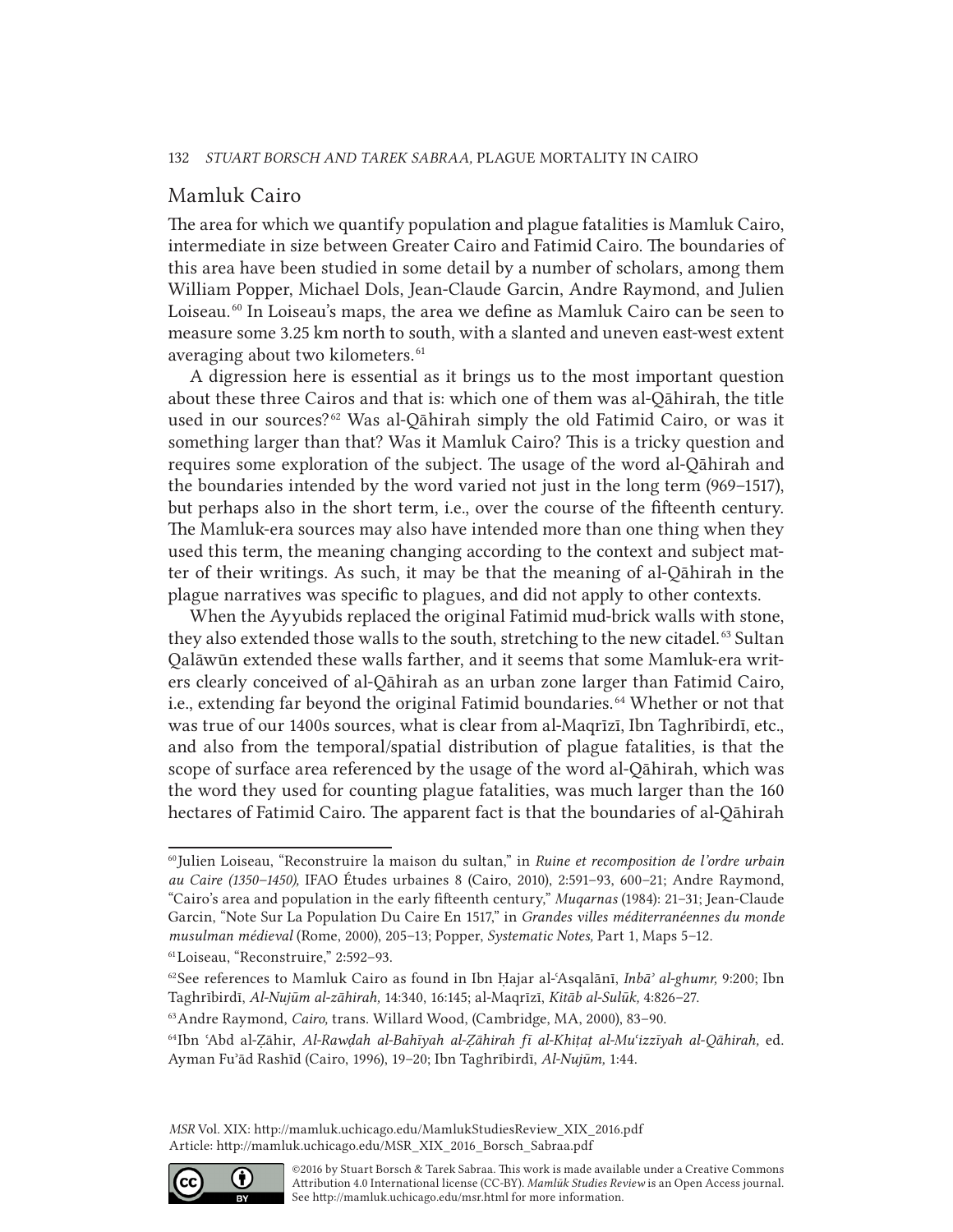within which the dead were registered (by the Dīwān al-Mawārīth), collected (at the *muṣallāt* [oratories]), and counted, encompassed most of the area south of Bāb Zuwaylah and west of the Cairo Canal, al-Khalīj al-Miṣrī.

Raymond, Garcin, and Loiseau refer to the area west of the Cairo Canal as the western zone (Exterieur Ouest) and the area south of Bāb Zuwaylah as the southern zone. Raymond has studied the extent of the built-up areas (areas of high population density,  $\sim$  400 persons per hectare) and estimated that these areas measured about 266 hectares for the southern zone and 100 hectares for the western zone. 65 If one adds to this Raymond's estimate for Fatimid Cairo's builtup area (153 hectares), the total built-up urban area of these three is 519 hectares. Excepting a couple of small subsections (al-Ṣalībah in the south, and al-Ḥakūrah to the west), these 519 hectares were the surface area intended by the word of al-Qāhirah in the plague narratives, even if al-Qāhirah meant something else (like Fatimid Cairo) in other contexts. 66 Compelling evidence makes this case. One example of this evidence is the fact that 50% of the oratories of al-Qāhirah were in fact outside of Fatimid Cairo (the Muʾminī oratory and the Biyāṭurah oratory south of Bāb Zuwaylah).



<sup>65</sup>In a number of studies, Andre Raymond measured the built-up area within these confines and concluded upon painstaking examination that it was about 519 hectares. His are the boundaries of the plague narratives with the only exceptions being Ṣalībah in the south and al-Ḥakūrah in the west. Our sources indicate these two areas were not included in the mortality counts of Mamluk Cairo. Al-Ḥakūrah, in the area that Raymond called the "western zone" (to the west of the Khalīj al-Miṣrī), seems to have been a non-residential area, more or less what is proposed by the meaning of this word, i.e., a garden. This area in which al-Ḥakūrah seems to be located is in what Raymond calls the "western zone" that lay between the Khalīj al-Miṣrī and the Khalīj al-Naṣirī with the observation that its built-up area measured some hundred hectares. The case of al-Ḥakūrah (the word meaning "vegetable garden") is made more difficult as its precise location is hard to identify. William Popper noted it on one of his maps as a smallish sector just west of the Khalīj al-Miṣrī. Ṣalībah, however, was a densely inhabited area, first and foremost a street, but also a neighborhood in the section of the city that Andre Raymond called "the southern zone." Ṣalībah seems to have been a subset of this southern zone, which in its largest extent was the whole area (measuring about 226 hectares according to Raymond) from Bāb Zuwaylah at the southern end of Fatimid Cairo down to the citadel in the southeast and the Qanātir al-Sibā' in the southwest. For the areas of the southern zone (266 ha) and the western zone (100 ha) see Raymond, "La Population," 206. The scope of the Ṣalībah area seems to have been relatively small, some 25 hectares to the southwest of the Muʾminī oratory in Mīdān Rumaylah across from the citadel.

<sup>66</sup>Al-Maqrīzī, *Kitāb al-Sulūk,* 4:826, lists al-Ḥakūrah and Shāriʿ al-Ṣalībah as being outside the bounds of the city proper: as he states, "This [death toll] did not include the people of the areas [neighborhoods/environs] outside of Cairo such as al-Ḥakūrah, al-Ḥusaynīyah, Būlāq, al-Salībah, Madīnat Misr (Fustāt), the Cemeteries, and the desert."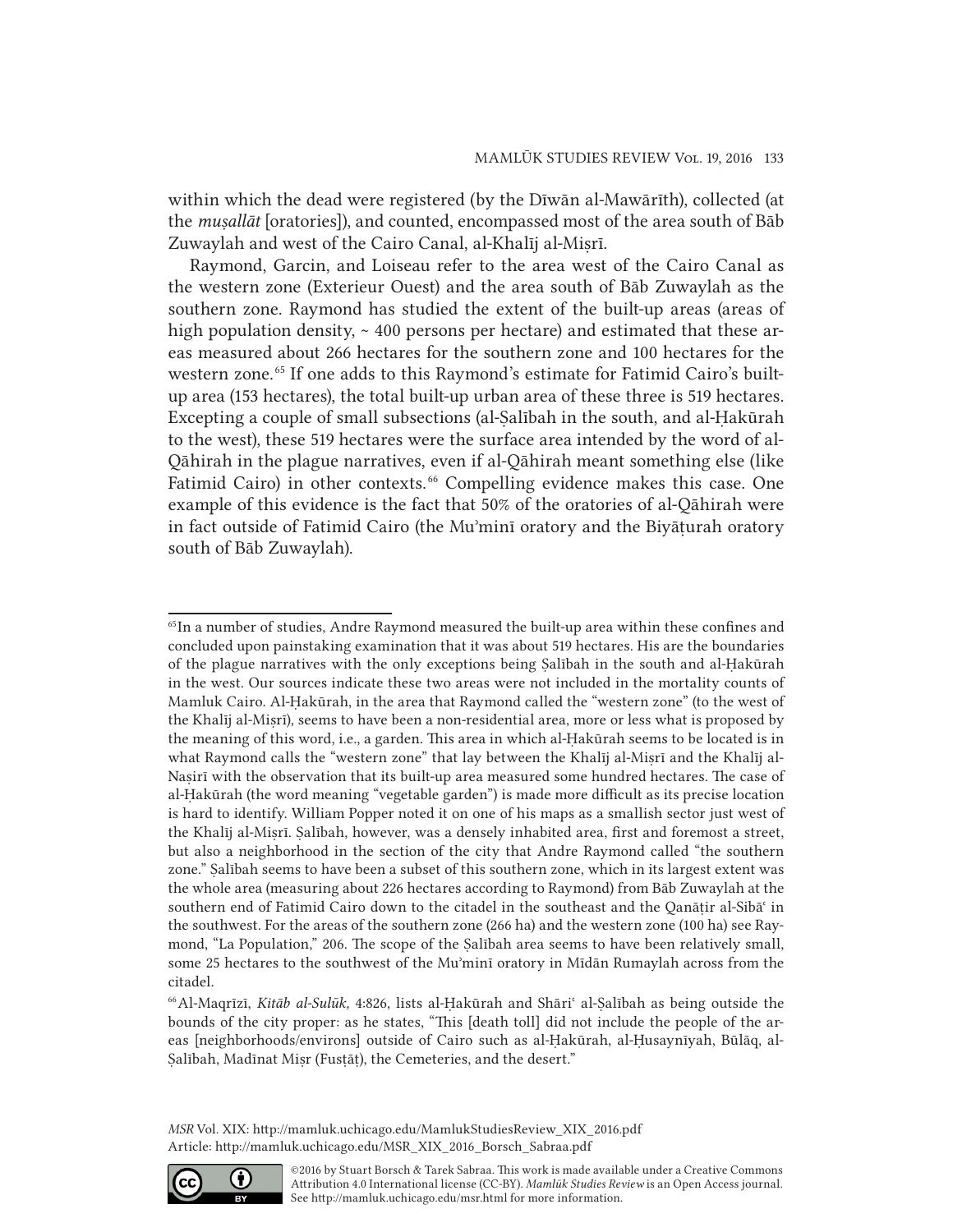So for this article and the quantification of plague mortality, our unit of analysis is the 519 hectares of Mamluk Cairo and al-Qāhirah as used in the plague narratives, which refers to Mamluk Cairo and not just Fatimid Cairo.

| Fatimid Cairo                    | 153 hectares                   |
|----------------------------------|--------------------------------|
| Western Zone                     | 100 hectares                   |
| Southern Zone                    | 266 hectares                   |
| Total Surface area               | 519 hectares                   |
| Subtract al-Salībah              | - 19 hectares                  |
| Mamluk Cairo ("collection area") | $= 500$ hectares <sup>67</sup> |

Given an approximate surface area of 500 hectares, we can multiply this area by Raymond's estimated population density of 400 persons per hectare, and this gives us a total urban population of 200,000 as shown in the schematic equations here.<sup>68</sup>

| Extent of collection area (Mamluk Cairo) | 500 hectares                                               |
|------------------------------------------|------------------------------------------------------------|
| Population density of collection area    | 400 persons/hectare                                        |
|                                          | 500 hectares x 400 $\frac{\text{persons}}{\text{hectare}}$ |
| Population within collection area:       | $= 200,000$ persons                                        |

Lastly, what we will do with this urban population estimate is to estimate mortality. For example, if our death toll for one of these outbreaks was 50,000 then the total mortality would be:

Mortality for al-Qāhirah:  $\frac{\text{number of deaths within collection area}}{\text{population within collection area}} = \frac{50,000}{200,000} = 25\%$ 

In reality, 200,000 is only a rounded estimate. The true population level fluctuated substantially over time and was impacted by plague depopulation itself.<sup>69</sup>



 $\degree$ <sup>*o*</sup> We measured the area of al-Salībah using Raymond's map ("La Population," 204) and comparing it with the details provided in Julien Loiseau, "La Porte du vizir: programmes monumentaux et contrôle territorial au Caire à la fin du XIVe siècle," *Histoire urbaine* 1 (2004): 7, to determine the approximate boundaries of the Ṣalībah area.

<sup>&</sup>lt;sup>68</sup>This rounded urban population estimate is in fact the estimate of Raymond and Garcin for the year 1517 (Garcin estimates Greater Cairo's population to be 270,000; see Garcin, "Note sur," 213.) However, Raymond's figure for the early 1400s is substantially lower, in fact as low as 150,000. As a scholarly verdict on Cairo in the early 1400s, Raymond consigns to it a population of merely 150,000 to 200,000, whereas Loiseau pronounces it a ruin; see Raymond, "Cairo's Area," 30; Julien Loiseau, "Les demeures de l'empire: Palais urbains et capitalisation du pouvoir au Caire (XIVe-XVe siècle)," *Actes des congrès de la Société des historiens médiévistes de l'enseignement supérieur public* 36, no. 1 (2005).

 $\degree$ Fluctuations haven't stopped some from trying to pin down urban population with precision: Dols estimated urban population (Mamluk Cairo, roughly 300,000 and Greater Cairo, 450,000) based on William Popper's mapping of Cairo's built-up areas. See Dols, "General Mortality,"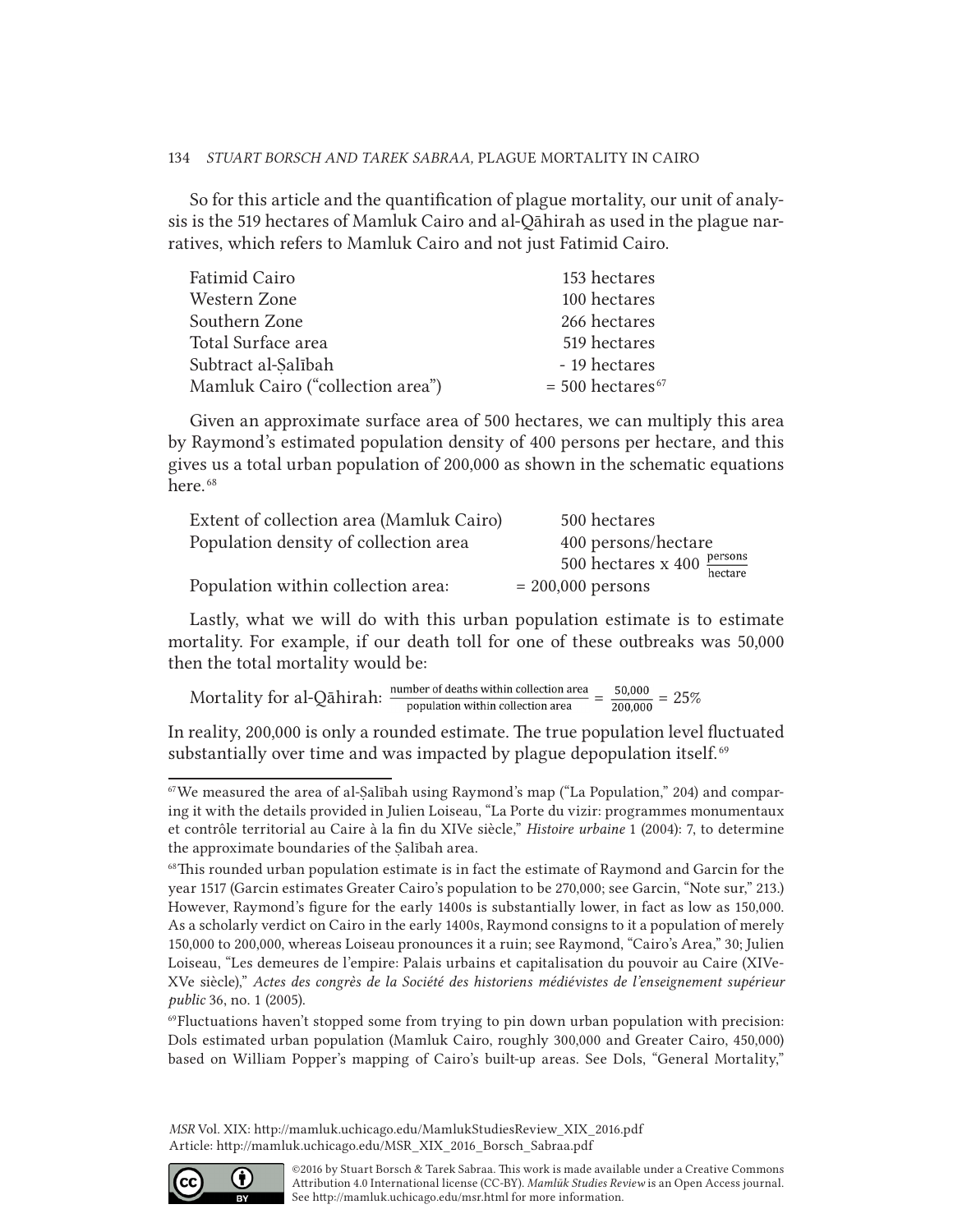### Quantitative Analysis (Results)

| 833/1430                                                                |                                              |
|-------------------------------------------------------------------------|----------------------------------------------|
| Total deaths in Mamluk Cairo over 95 days <sup>70</sup>                 | 93,040                                       |
| Deaths due to natural causes <sup>71</sup>                              | $-1,710$                                     |
|                                                                         | $= 91,330$                                   |
| Population of Mamluk Cairo: 200,000<br>Mortality of the plague outbreak | $\left(\frac{91,330}{200,000}\right) = 46\%$ |
| 864/1460                                                                |                                              |
| Total deaths in Mamluk Cairo over 117 days                              | 83,057                                       |
| Deaths due to natural causes                                            | 2,106                                        |
|                                                                         | $= 80,951$                                   |
| Population of Mamluk Cairo: 200,000<br>Mortality of the plague outbreak | $\left(\frac{80951}{200,000}\right) = 40\%$  |

71 CDR (Crude death rate) estimated as 32.5 out of 1000.

*MSR* Vol. XIX: http://mamluk.uchicago.edu/MamlukStudiesReview\_XIX\_2016.pdf Article: http://mamluk.uchicago.edu/MSR\_XIX\_2016\_Borsch\_Sabraa.pdf



<sup>422–23,</sup> and idem, *Black Death,* 193–204, which contain detailed discussions of population density whereby Dols estimates an urban population density of 348 persons per hectare. Dols compares his figure to other estimates of urban density, which range from 200 persons per hectare to 400 persons per hectare. Using Popper's *Systematic Notes,* 23, he then estimates the area of Mamluk Cairo as 864 hectares and calculates 864ha x 348 persons/ha = 300,672 concluding that this was the population of Mamluk Cairo in the 1400s; see *Black Death,* 193–204; idem, "General Mortality," 401–2. Since Dols, mapping of the urban space has been greatly revised by Andre Raymond, Jean-Claude Garcin, and Julien Loiseau. For their analyses, see Garcin, "Toponymie," 134–45. Raymond notes that much of Dols' 864 hectares was in fact not densely populated urban space but rather was composed of ponds, gardens, cemeteries, etc., and that is how Raymond arrives at the much lower figure of 519 hectares. The fact that Raymond's population density (400 persons/ ha) is higher than that of Dols (348 persons/ha) makes sense if one takes into account Raymond's painstaking mapping efforts and his careful attention to what was inhabited and what was not. For additional discussion of population and population density, see Garcin, "Toponymie," 134– 45. Raymond's work was based on al-Maqrīzī's fifteenth-century descriptions of Cairo's urban space. Raymond determined the relative population densities from the locations and numbers of caravanserais, markets, bath houses, mosques, and housing concentrations *(ḥārah)* in his efforts to measure the extent of built-up areas and the relative concentrations of population; see "La Population," 203, 211–12; idem, "Al-Maqrīzī's Khiṭaṭ," 146–49; idem, "Cairo's area and population," 22, 24, 29–30. In similar fashion Julien Loiseau has analyzed Cairo's urban space and measured changes in population density over time after the Black Death; see *Reconstruire,* 117–40.

<sup>70</sup>Chroniclers report a cumulative of 100,000 for Mamluk Cairo, which Ibn Taghrībirdī considers a realistic number. See Popper's translation of Ibn Taghrībirdī's *Nujūm* in Popper, *History of Egypt,* 18:76.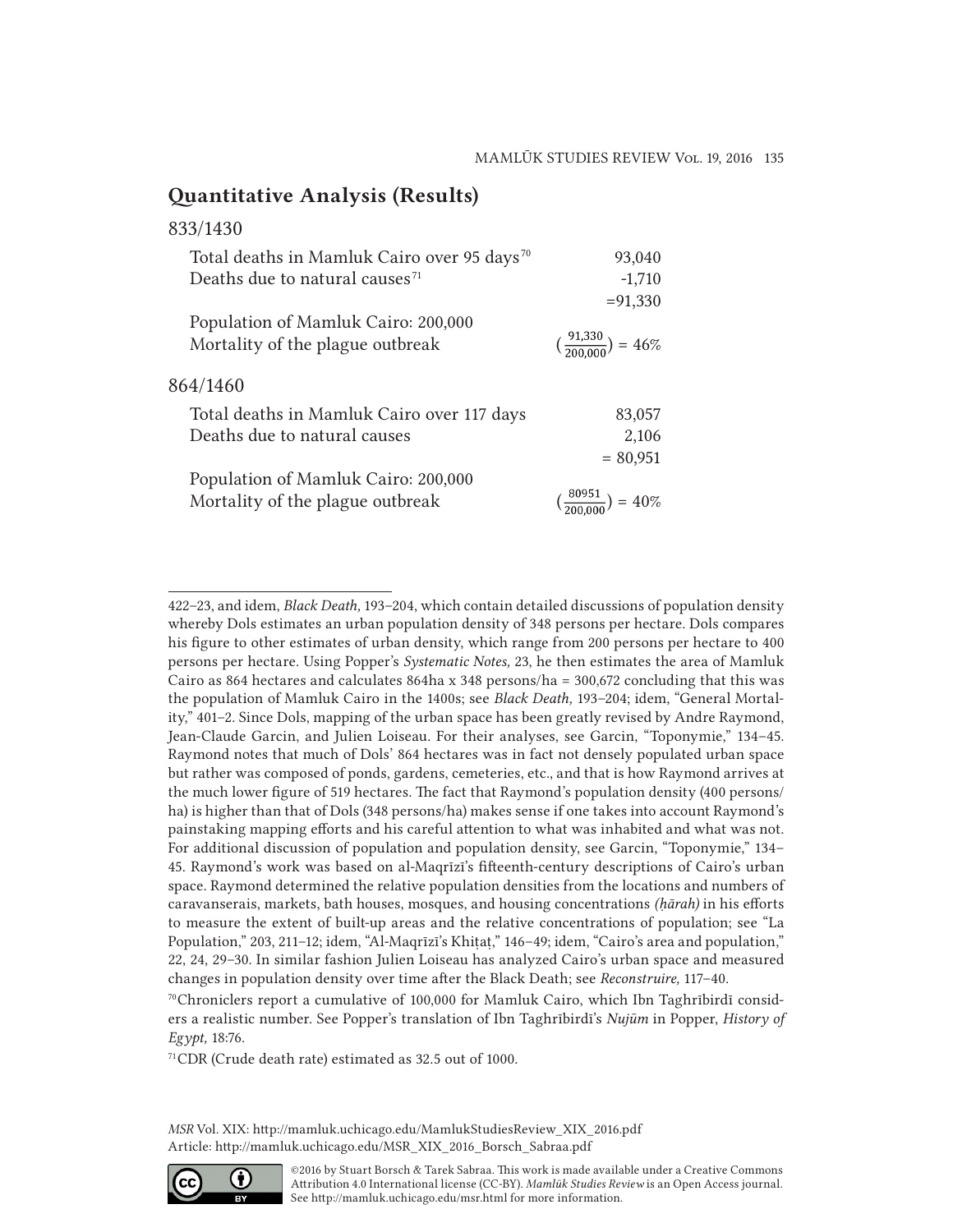

Fig. 4. 864/1460 Plague Outbreak in Cairo (rat and flea numbers estimated from human casualties).

The mortality numbers produced by these data collectors, examiners, and transmitters are shown in the tables below. Tables show the original data for the rates of fatality (deaths per day) as gathered from the two primary sources, the Dīwān al-Mawārīth and the oratories—and our methods for calculating ratios are indicated in the tables as well. We examined the data from this analysis via our adaptation of the Keeling and Gilligan plague model whereby we fit parameters of our equations for bubonic plague to the historical data provided by Ibn Taghrībirdī and others. 72 Via integration of these curves for fatality rates (deaths per day) over time in days, we computed the estimated cumulative mortality for both epidemics and from this estimated the likely mortality for both outbreaks. A plot of our simulation for the 864/1460 outbreak is shown above.



 $72$ Via the Solver function in Excel. See notes on the use of Solver in nonlinear regressions in Gerdi Kemmer and Sandro Keller, "Nonlinear least-squares data fitting in Excel spreadsheets," *Nature protocols* 5, no. 2 (2010): 267–81. For the use of Solver in nonlinear regression, see Daniel Harris, "Nonlinear least-squares curve fitting with Microsoft Excel Solver," *Journal of chemical education* 75, no. 1 (1998): 119–21; Angus M. Brown, "A step-by-step guide to non-linear regression analysis of experimental data using a Microsoft Excel spreadsheet," *Computer methods and programs in biomedicine* 65, no. 3 (2001): 943–44; Harvey J. Motulsky and Lennart A. Ransnas, "Fitting curves to data using nonlinear regression: a practical and nonmathematical review," *The FASEB journal* 1, no. 5 (1987): 365–74.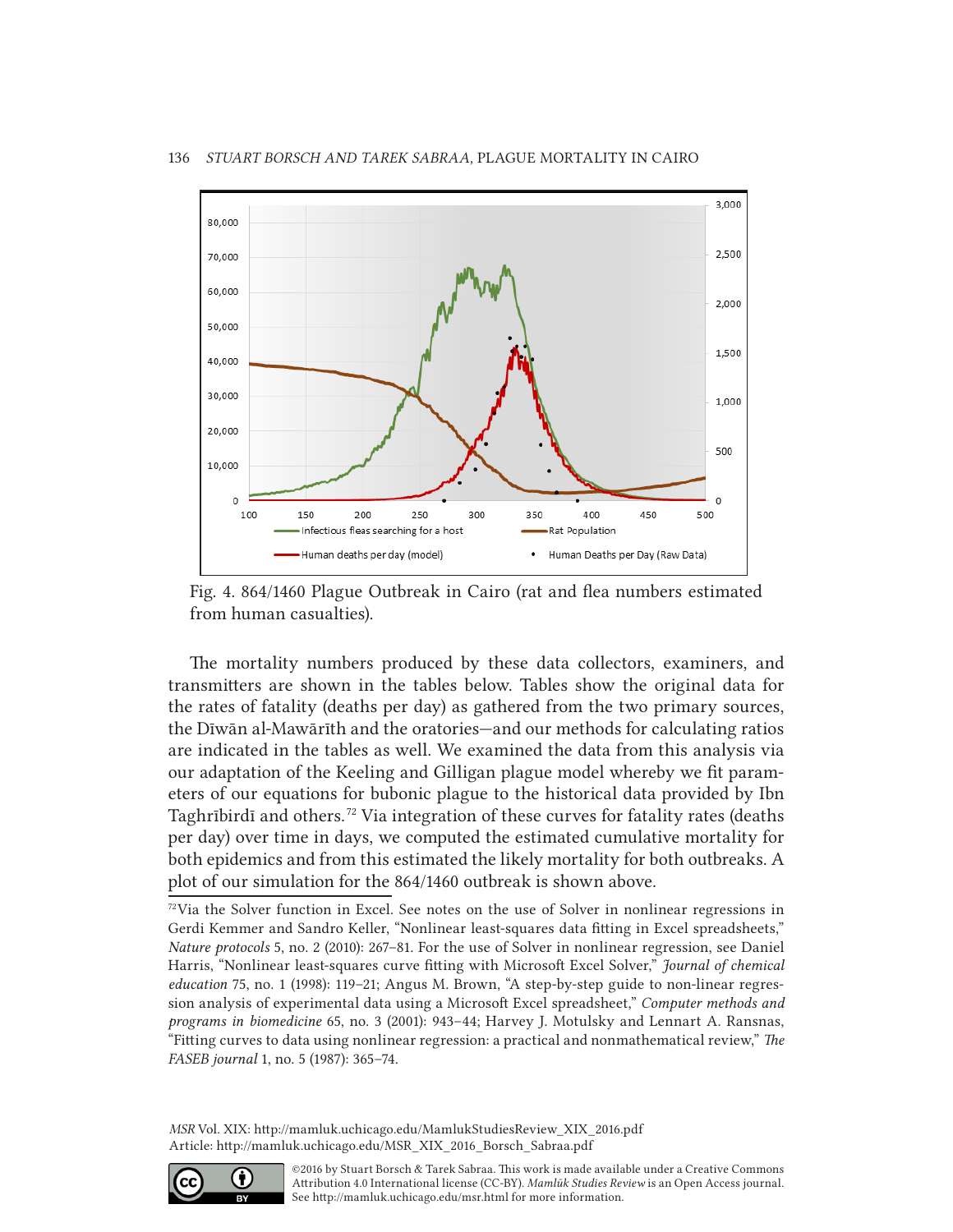#### MAMLŪK STUDIES REVIEW Vol. 19, 2016 137

### Table: The 833/1430 Plague Outbreak in Mamluk Cairo

Sources for the 1430 plague: see al-Maqrīzī, *Al-Sulūk,* 4:822–26; Ibn Ḥajar al-ʿAsqalānī, *Inbāʾ,* 9:200; ʿAbd al-Bāsiṭ, *Nayl,* 267–68; Ibn Taghrībirdī, *Al-Nujūm,*  14:340–43; al-Biqāʿī, *Iẓhār;* Ibn Iyās, *Badāʾiʿ,* 2:113, Ibn Taghrībirdī, *Ḥawādith,* 14:339–43.

| Date 1429/1430 CE | by the Diwan of Cairo<br>Fatalities registered | The ratio of<br>the Dīwān<br>fatalities<br>to the total<br>fatalities is<br>derived here | The ratio for<br>the Dīwān fa-<br>talities to the<br>total fatali-<br>ties is applied<br>here | <b>Fatalities</b><br>counted<br>at the Bab<br>al-Nasr<br>Oratory | The ratio for<br>Bāb al-Nașr<br>fatalities<br>to the total<br>fatalities is<br>derived here | The ratio for<br>Bāb al-Nasr<br>fatalities to the<br>total fatalities is<br>applied here | <b>Total</b><br>Fatali-<br>ties as<br>reported<br>by all 14<br>oratories | MAMLUK CAIRO     | Source<br>of the<br>Final<br>Result |
|-------------------|------------------------------------------------|------------------------------------------------------------------------------------------|-----------------------------------------------------------------------------------------------|------------------------------------------------------------------|---------------------------------------------------------------------------------------------|------------------------------------------------------------------------------------------|--------------------------------------------------------------------------|------------------|-------------------------------------|
|                   |                                                | The average<br>of the three<br>calculations<br>below is .3111                            | The figures<br>below have<br>been divided by<br>.3111                                         |                                                                  | The result of<br>the calculation<br>below is .3563                                          | The figures below<br>have been divided<br>by .3563                                       | Here are<br>reports<br>of all of<br>Cairo                                |                  |                                     |
| 28 Dec            | 12                                             |                                                                                          | $12/.3111 = 39$                                                                               |                                                                  |                                                                                             |                                                                                          |                                                                          | 39               | Dīwān                               |
| 11 Jan            | 16                                             |                                                                                          | $16/3111 = 51$                                                                                |                                                                  |                                                                                             |                                                                                          |                                                                          | 51               | Dīwān                               |
| 25 Jan            | 48                                             |                                                                                          | $48/.3111 = 154$                                                                              |                                                                  |                                                                                             |                                                                                          |                                                                          | 154              | Dīwān                               |
| 26 Jan            | 100                                            |                                                                                          | $100/.3111 = 321$                                                                             |                                                                  |                                                                                             |                                                                                          |                                                                          | 321              | Dīwān                               |
| 9 Feb             | 300                                            |                                                                                          | $300/.3111 = 964$                                                                             |                                                                  |                                                                                             |                                                                                          |                                                                          | 964              | Dīwān                               |
| 24 Feb            | 400                                            |                                                                                          | $400/.3111 = 1286$                                                                            |                                                                  |                                                                                             |                                                                                          |                                                                          | 1286             | Dīwān                               |
| 28 Feb            | 390                                            | $390/1200 = .33$                                                                         |                                                                                               |                                                                  |                                                                                             |                                                                                          | 1200                                                                     | 1200             | All Ora-<br>tories                  |
| 3 Mar             | 350                                            | $350/1200 = .29$                                                                         |                                                                                               |                                                                  |                                                                                             |                                                                                          | 1200                                                                     | 1200             | All Ora-<br>tories                  |
| 5 Mar             | 400                                            | $400/1263 = .32$                                                                         |                                                                                               | 450                                                              | $450/1263 = .3563$                                                                          |                                                                                          | 1263                                                                     | 1263             | All Ora-<br>tories                  |
| 6 Mar             |                                                |                                                                                          |                                                                                               | 505                                                              |                                                                                             | $505/.3563 = 1417$                                                                       |                                                                          | 1,417            | Bāb al-<br>Nasr                     |
| 9 Mar             |                                                |                                                                                          |                                                                                               | 800                                                              |                                                                                             | $800/.3563 = 2245$                                                                       |                                                                          | 2,245            | Bāb al-<br>Nasr                     |
| $11$ $\rm{Mar}$   |                                                |                                                                                          |                                                                                               | 1030                                                             |                                                                                             | $1030/3563 = 2891$                                                                       |                                                                          | 2,891            | Bāb al-<br>Nasr                     |
| 2 Apr             |                                                |                                                                                          |                                                                                               |                                                                  |                                                                                             |                                                                                          | $\boldsymbol{0}$                                                         | $\boldsymbol{0}$ |                                     |

*MSR* Vol. XIX: http://mamluk.uchicago.edu/MamlukStudiesReview\_XIX\_2016.pdf Article: http://mamluk.uchicago.edu/MSR\_XIX\_2016\_Borsch\_Sabraa.pdf

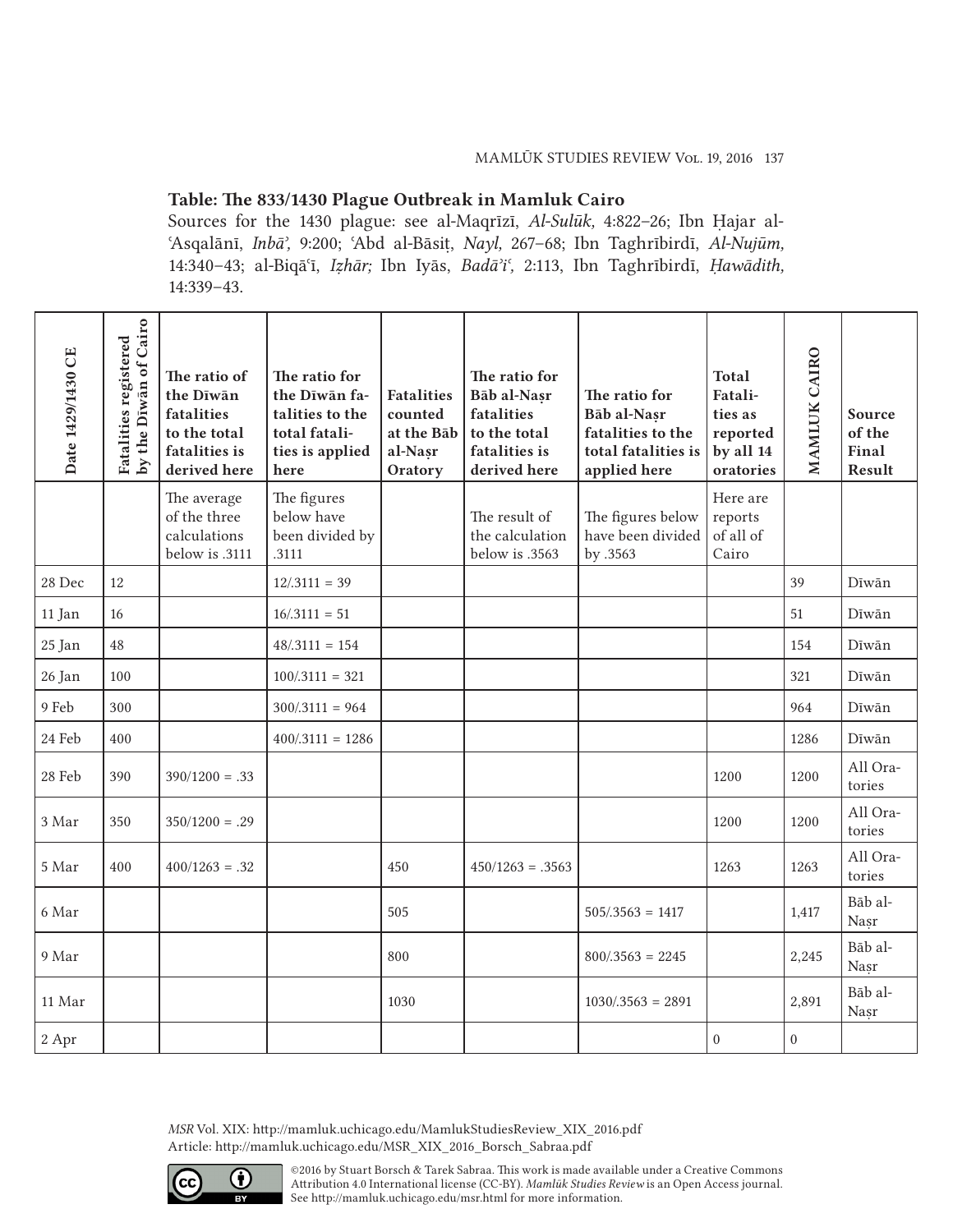### Table: The 864/1460 Plague Outbreak in Mamluk Cairo

The primary sources for the 1460 plague are: Ibn Taghrībirdī, *Al-Nujūm*, 16:136–47, in translation Popper, *History,* 4:90–100; Ibn Taghrībirdī, *Ḥawādith,* 16:130–47; Ibn Iyās, *Badāʾiʿ,* 2:357; ʿAbd al-Bāsiṭ, *Nayl,* 6:74–83.

| Date 1460 CE       | From the Diwan<br>of Cairo | <b>Ratio of</b><br>Dīwān to<br>total (.1916) is<br>derived | The ratio of<br>Dīwān to<br>total (.1916) is<br>applied | Bāb al-Nașr | Mu'minī Oratory | Al-Azhar Oratory | Biyāṭurah Oratory | <b>Total Fatalities of</b><br>the four main | <b>Total Fatalities as</b><br>$\mathbf{1}$<br>reported by all | MAMLUK CAIRO     | Source             |
|--------------------|----------------------------|------------------------------------------------------------|---------------------------------------------------------|-------------|-----------------|------------------|-------------------|---------------------------------------------|---------------------------------------------------------------|------------------|--------------------|
| 25 Jan             |                            |                                                            |                                                         |             |                 |                  |                   |                                             |                                                               | $\mathbf{0}$     |                    |
| 12 Feb             | 35                         |                                                            | $35/1916 = 183$                                         |             |                 |                  |                   |                                             |                                                               | 183              | Dīwān              |
| 22 Feb             | 60                         |                                                            | $60/1916 = 313$                                         |             |                 |                  |                   |                                             |                                                               | 313              | Dīwān              |
| 3 Mar              | 110                        |                                                            | $110/.1916 = 574$                                       |             |                 |                  |                   |                                             |                                                               | 574              | Dīwān              |
| $10\ \mathrm{Mar}$ | 170                        |                                                            | $170/1916 = 887$                                        |             |                 |                  |                   |                                             |                                                               | 887              | Dīwān              |
| 13 Mar             | 209                        |                                                            | $209/1916 = 1132$                                       |             |                 |                  |                   |                                             |                                                               | 1,091            | Dīwān              |
| 19 Mar             | 235                        | $235/1153 = .2038$                                         |                                                         |             |                 |                  |                   |                                             | 1153                                                          | 1,153            | All orato-<br>ries |
| 24 Mar             | 316                        |                                                            | $316/1916 = 1649$                                       |             |                 |                  |                   |                                             | 1910                                                          | 1,649            | Dīwān              |
| 26 Mar             |                            |                                                            |                                                         |             | $417/27 = 1521$ |                  |                   |                                             |                                                               | 1,521            | Mu'minī<br>oratory |
| 30 Mar             | 280                        | $280/1561 = .1794$                                         | $280/.1916 = 1461$                                      | 380         |                 |                  |                   |                                             |                                                               | 1561             | Greater<br>Cairo   |
| 3 Apr              | 280                        |                                                            | $280/1916 = 1461$                                       | 570         |                 |                  |                   |                                             |                                                               | 1,461            | Dīwān              |
| $6$ Apr            | 300                        |                                                            | $300/1916 = 1566$                                       | 570         |                 | 396              | 470               |                                             |                                                               | 1,566            | Dīwān              |
| 13 Apr             |                            |                                                            |                                                         | 350         | 280             | 600              | 204               | 1434                                        |                                                               | 1434             | 4 oratories        |
| 20 Apr             |                            |                                                            |                                                         | 190         | 137             | 130              | 114               | 571                                         |                                                               | 571              | 4 oratories        |
| 27 Apr             |                            |                                                            |                                                         | 95          | 90              | 65               | 50                | 300                                         |                                                               | 300              | 4 oratories        |
| 4 May              |                            |                                                            |                                                         | 25          | 30              | 5                | 23                | 83                                          |                                                               | 83               | 4 oratories        |
| 22 May             |                            |                                                            |                                                         |             |                 |                  |                   |                                             | $\boldsymbol{0}$                                              | $\boldsymbol{0}$ |                    |

*MSR* Vol. XIX: http://mamluk.uchicago.edu/MamlukStudiesReview\_XIX\_2016.pdf Article: http://mamluk.uchicago.edu/MSR\_XIX\_2016\_Borsch\_Sabraa.pdf

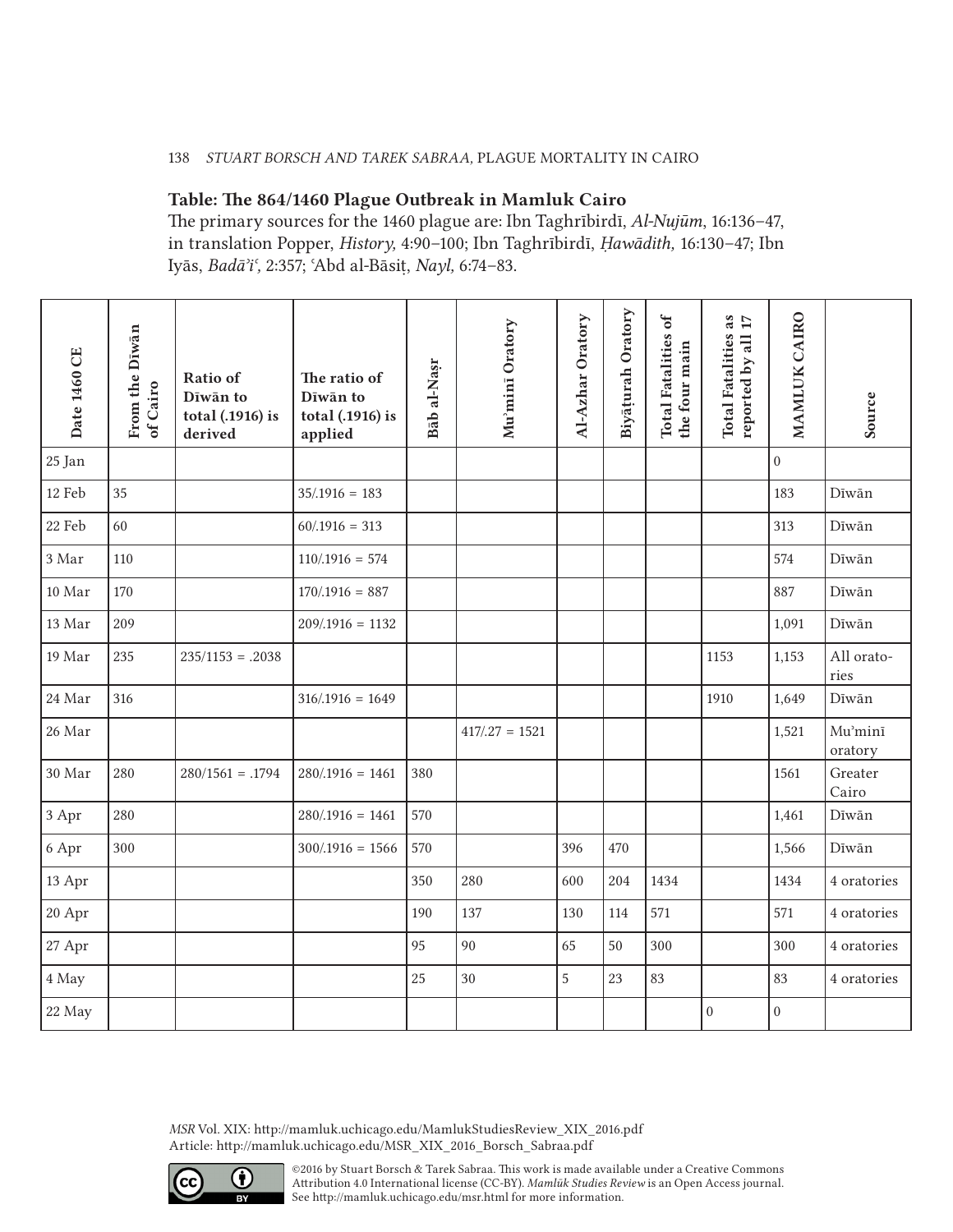# Quantitative Analysis (Discussion)

The last part of this study is our assessment of these quantifications. We have concluded that our methods have produced solid estimates of mortality and our discussion on the next few pages details the reasons and analyzes the primary facets of these results, concluding with an analysis of other plague outbreaks (one for 819/1416 and the other for 822/1419) that have a strong bearing on our case for this methodology. Our hope is to continue the work of quantifying the long series of plague outbreaks of the second plague pandemic in Egypt.

# Evidence of the Relationship between Numbers (Dīwān and Oratories)

Reliable statistics like these can display consistently ordered patterns whereas unreliable estimates—or gross exaggerations—do so only rarely and by coincidence. If these chroniclers were really making wild guesses for their numbers, we should not expect to see these patterns.

Evidence that these were actual counts of plague deaths can be seen in the mathematical relationships between the data points. The ratio of the daily deaths registered by the Dīwān al-Mawārīth to the total daily deaths for Mamluk Cairo stayed more or less the same over the course of each outbreak. The best way to describe this ordered pattern is to visualize it. The graphs below compare and bring together two data streams, one from the oratories' total deaths per day and the other from the total deaths per day as derived from the Dīwān al-Mawārīth.

Ratios of the Dīwān *taʿrīf* to the count by the oratories:

| 833/1430: | .33 | .29 | .32 |
|-----------|-----|-----|-----|
| 864/1465: | .18 | .20 |     |

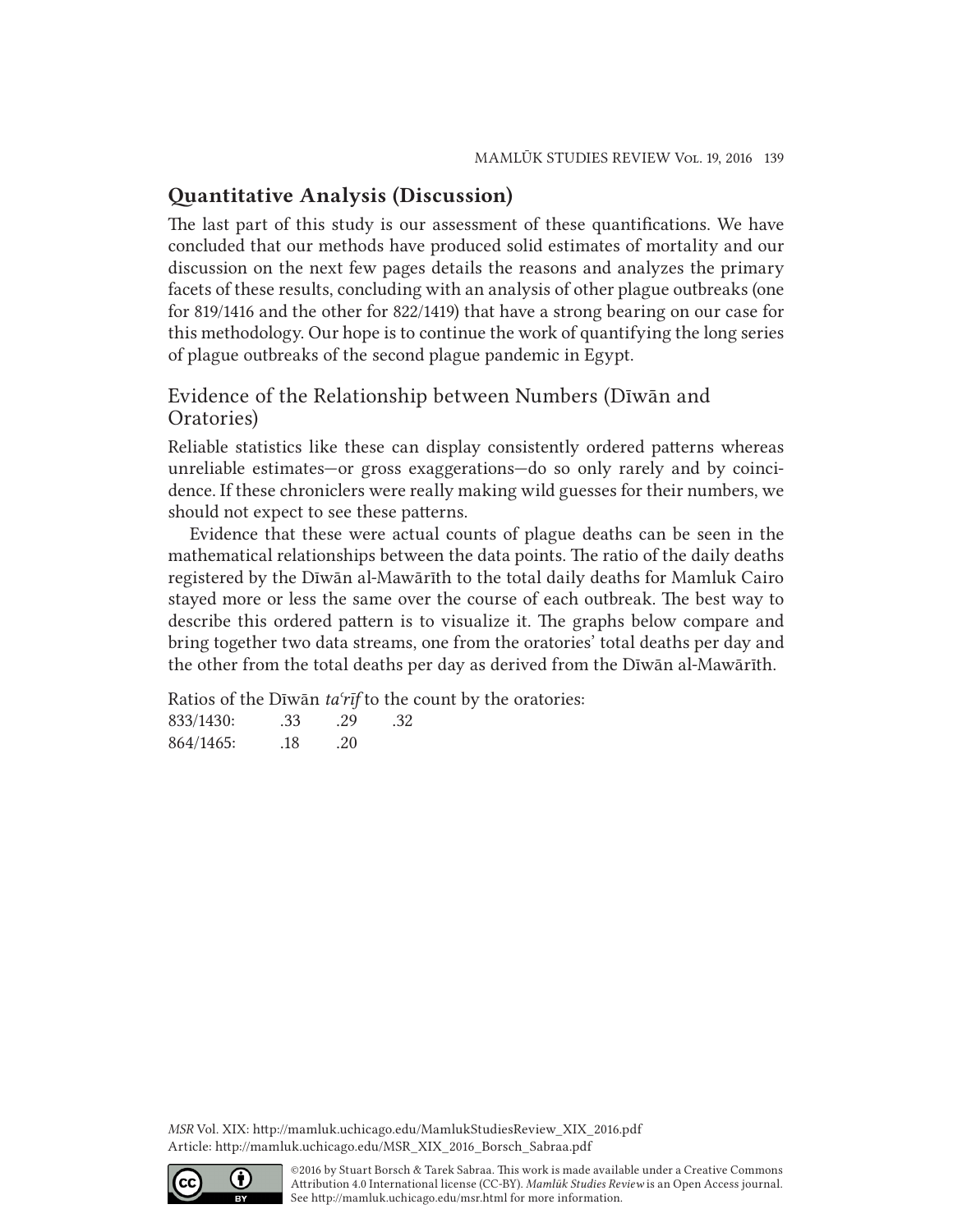

Fig. 5. Data Streams Compared

*MSR* Vol. XIX: http://mamluk.uchicago.edu/MamlukStudiesReview\_XIX\_2016.pdf Article: http://mamluk.uchicago.edu/MSR\_XIX\_2016\_Borsch\_Sabraa.pdf

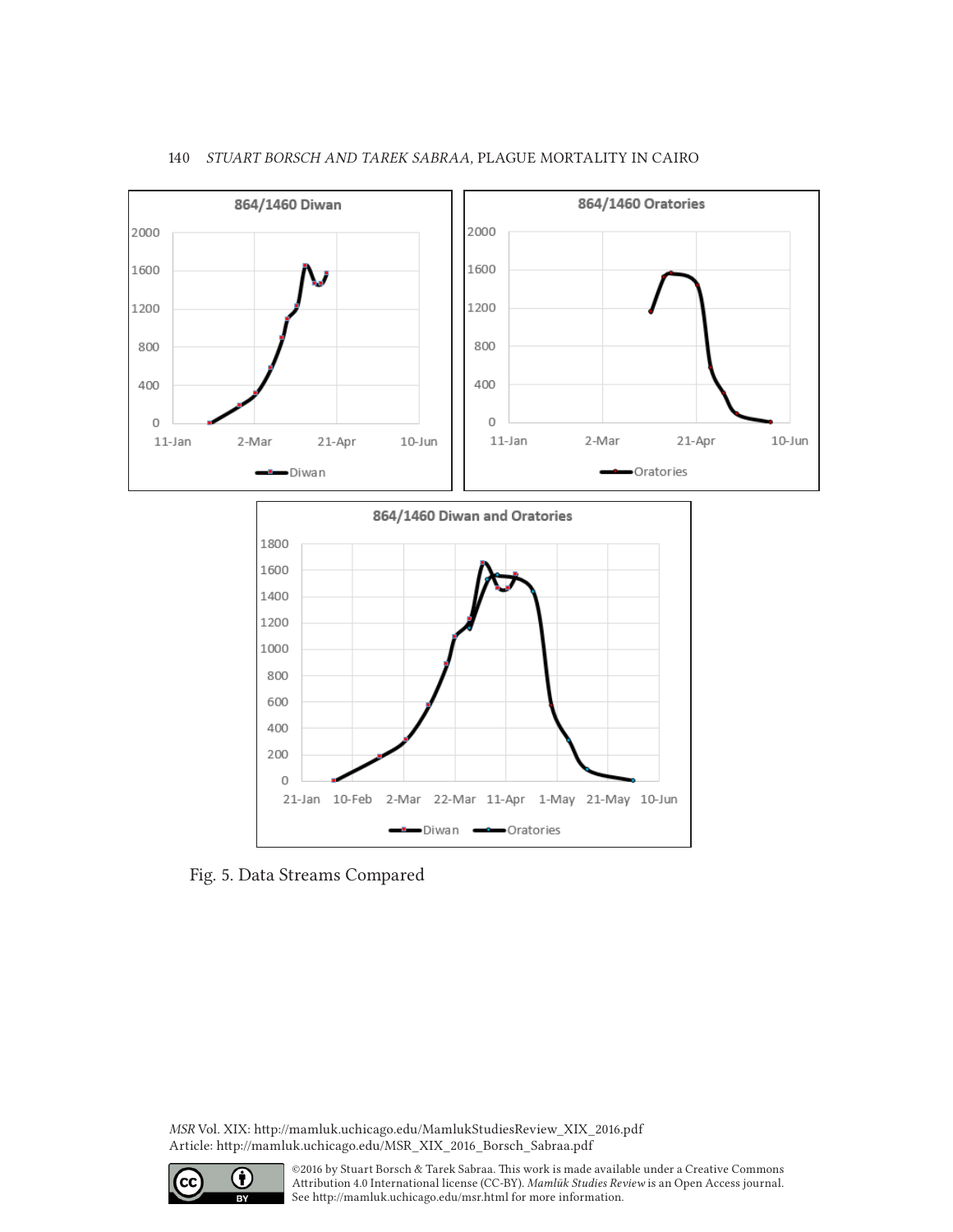For the most part, the same can be said of the ratios of deaths counted at individual oratories relative to the total deaths. Derived totals (from the Bāb al-Naṣr and Muʾminī oratories) and actual totals are shown in the graph below. 73



Fig. 6. Oratory Data Streams Compared

The same agreement between data streams (Dīwān al-Mawārīth derived and oratories total) was tested via the Wilcoxon Signed Ranks Test (Z-score -1.342, Pvalue .180). The test indicated that these two sets came from the same set of data. 74

Test Statistic<sup>a</sup>

|                        | $B - A$    |
|------------------------|------------|
|                        | $-1.342^b$ |
| Asymp. Sig. (2-tailed) | .180       |

a. Wilcoxon Signed Ranks Test

b. Based on positive ranks.



<sup>73</sup>The data point from the Bāb al-Naṣr Oratory, 29 April 1460, and the al-Azhar Oratory, 13 April 1460, were excluded as outliers.

 $74$ This test was performed because the sample size was small and the normality assumption not satisfied.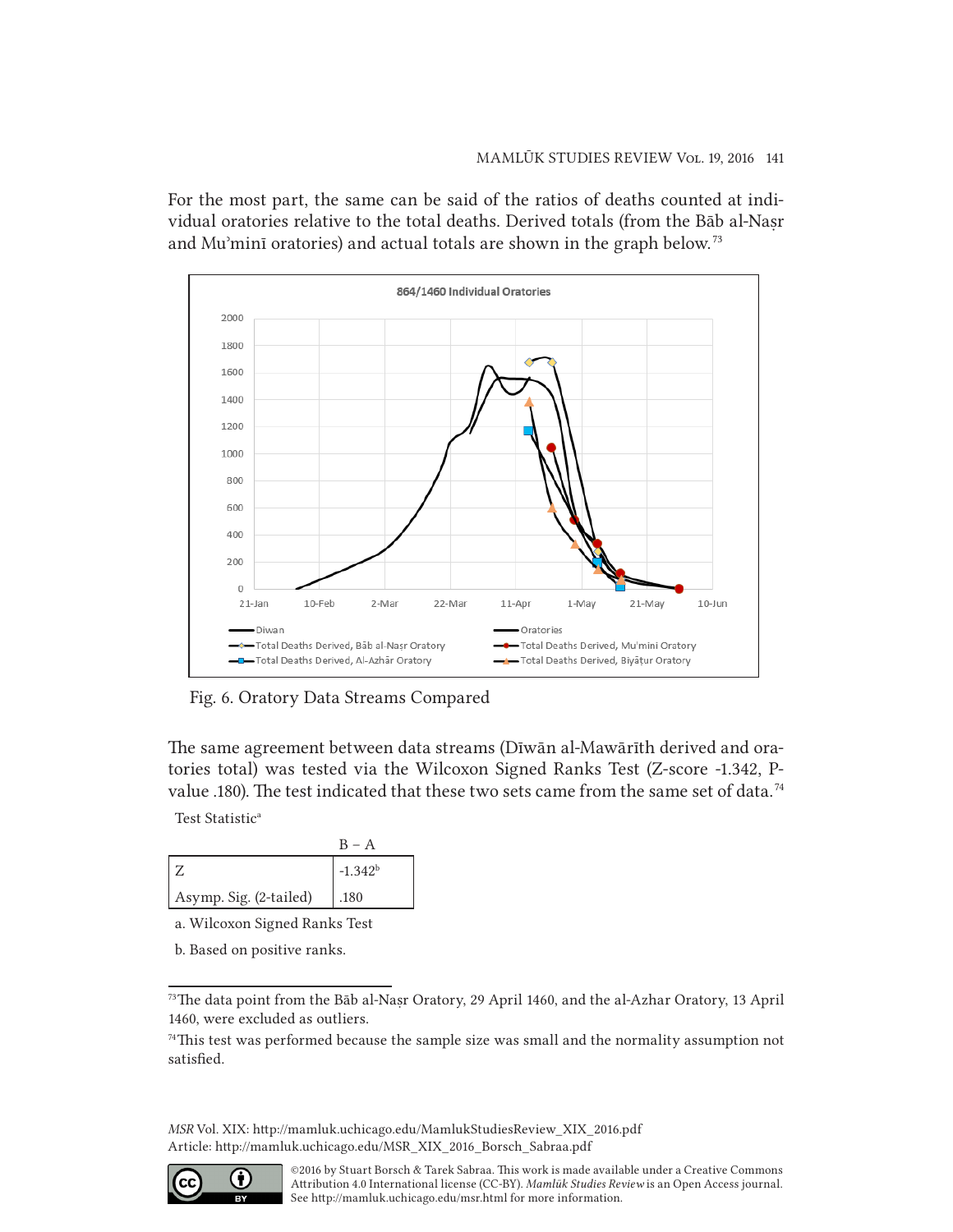Nevertheless, it should be added that as these epidemics reached their peaks, the Dīwān ceased to produce fatality numbers. Chroniclers note this phenomenon and make a logical observation: the Dīwān became overwhelmed when numbers reached a certain limit. Ibn Taghrībirdī stresses this point for the 864/1460 outbreak. 75 However, for epidemics of lesser intensity, like the 819/1416 and 822/1419 outbreaks detailed below, the Dīwān continued to count the dead through the duration of the epidemic. The oratories, in general, continued their counts. The pattern seems logical as oratories could divide the labor, the data, into a more manageable count. Yet even these were overwhelmed at the outbreak's peak in 833/1430, which was by far the more severe of the two outbreaks—a death toll of some 12,000 was a 833/1430 peak. 76

### Evidence of the Relationships between Numbers (Ratios with the Outskirts)

Broadening our scope and looking at the results for Greater Cairo (al-Qāhirah wa-zawāhirihā) we can see another layer of evidence that attests accuracy in the counting of the dead. Ordered relationships can be seen here as well, this time in ratios between Mamluk Cairo and Greater Cairo. 77 On two separate occasions (one for each outbreak) we have fatalities numbers for Mamluk Cairo and Greater Cairo on the same day and we can set these death tolls side by side and compare their ratios as shown here. 78

|               | Fatality    | Fatality |                              |       |
|---------------|-------------|----------|------------------------------|-------|
| Date          | <b>Rate</b> | Rate     | Relationship                 | Ratio |
| 833/1430 1286 |             | 2100     | Mamluk Cairo: Greater Cairo  | (.61) |
| 864/1460 1517 |             | 2545     | Mamluk Cairo : Greater Cairo | (.60) |

We can also see consistency in this ratio of Mamluk Cairo to Greater Cairo by comparing our results with data from a very different source, this time not plague statistics, but rather property assessments. These assessments were made by the European traveler Leo Africanus. 79



<sup>75</sup>Ibn Taghrībirdī, "Ḥawādith," fols. 104b–105a.

 $76A$  guess at the peak fatality rate (12,600 deaths per day) is noted by al-Maqrīzī for 18 March 833/1430; see *Al-Sulūk,* 4:827. This seems to have been a count at the gates of the city and not just the oratories.

<sup>77</sup>Greater Cairo was defined above as Mamluk Cairo plus Fusṭāṭ, Būlāq, and other urban or quasiurban spaces surrounding Mamluk Cairo.

<sup>78</sup>Sources: for 833/1430: see al-Maqrīzī, *Al-Sulūk,* 4:825; Ibn Taghrībirdī, *Al-Nujūm,* 14:339; idem, "Ḥawādith," fol. 104b.

<sup>&</sup>lt;sup>79</sup>Garcin, "Note," 207–10; see also Raymond's discussion of these figures, "La Population," 206.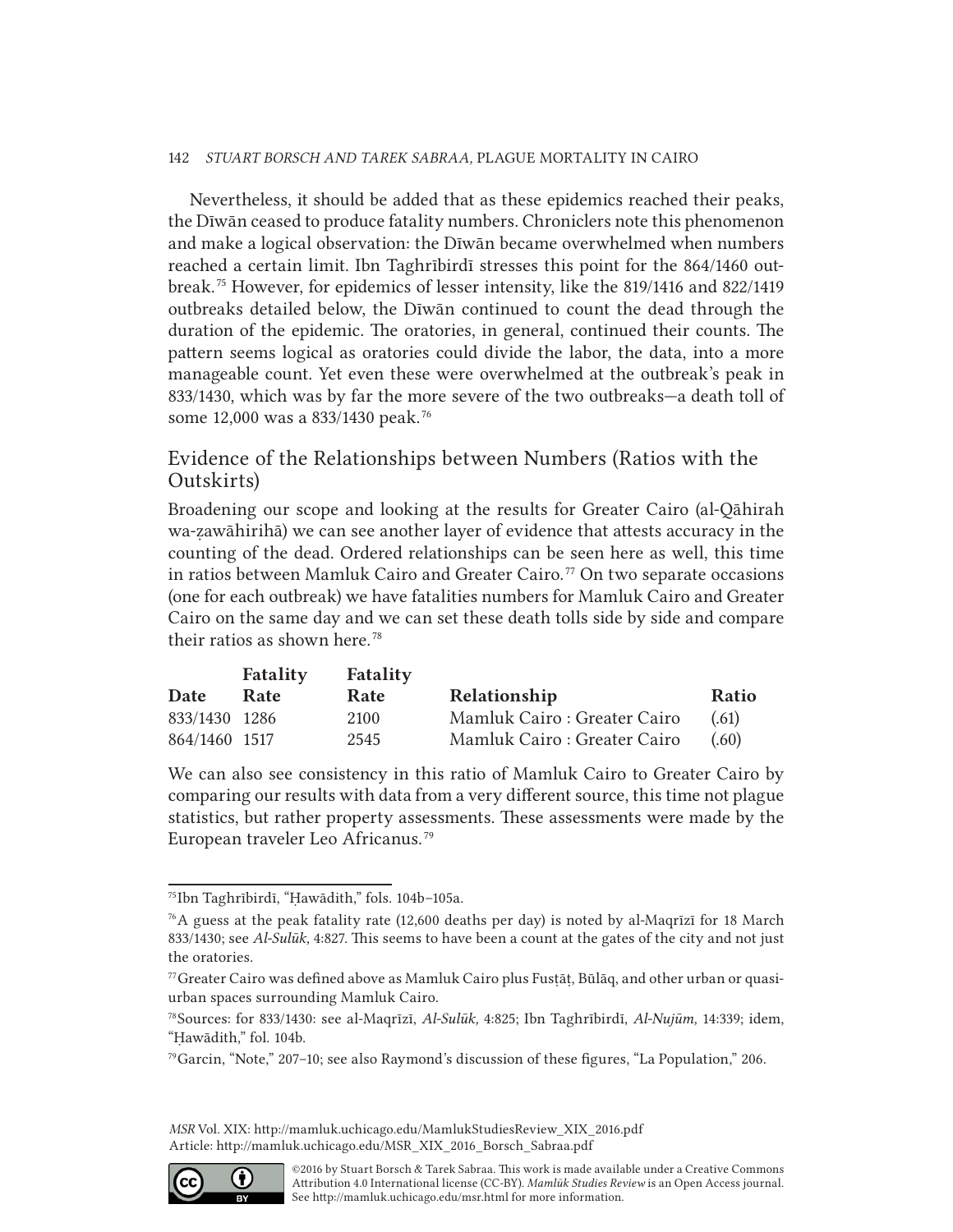| Location                            | <b>Number of Taxable Households</b> |
|-------------------------------------|-------------------------------------|
| Al-Qāhirah (here, Fatimid Cairo)    | 8,000                               |
| Bāb Zuwaylah                        | 12,000                              |
| (southern Mamluk Cairo, possibly    |                                     |
| with part of al-Salībah)            |                                     |
| Bāb al-Lūq                          | 3,000                               |
| (western edge of Mamluk Cairo,      |                                     |
| possibly with part of al-Hakūrah)   |                                     |
| Būlāq                               | 4,000                               |
| Qarāfah                             | 2,000                               |
| Rawdah                              | 1,500                               |
| Fustat (estimated from plague data) | (5,060)                             |
| <b>Total (Greater Cairo)</b>        | 35,560                              |

As explained above, Mamluk Cairo was composed of Fatimid Cairo, a southern sector, and a western sector. Here Fatimid Cairo is listed (8,000 households) while the southern area corresponds to Bāb Zuwaylah (12,000 households) and the western area to Bāb al-Lūq (3,000 households). The total for Mamluk Cairo is 23,000 and Greater Cairo totals 35,560—the figure for Fustāt is estimated from the ratio of average fatality rates (Fusṭāṭ Dīwān/Cairo Dīwān = .22) for the years 833/1430 and 1438/841. 80



<sup>80</sup>Potentially one could argue that the area of the Bāb Zuwaylah sector called al-Ṣalībah and the part of Bāb al-Lūq that is called al-Ḥakūrah should both be subtracted from Mamluk Cairo's 23,000. These two subtractions would make the ratios slightly askew from one another, perhaps a ratio of .5 for the Leo Africanus Mamluk Cairo-Greater Cairo relationship. Dols, *Black Death,* 196, uses the same figure we do, 23,000 for Mamluk Cairo.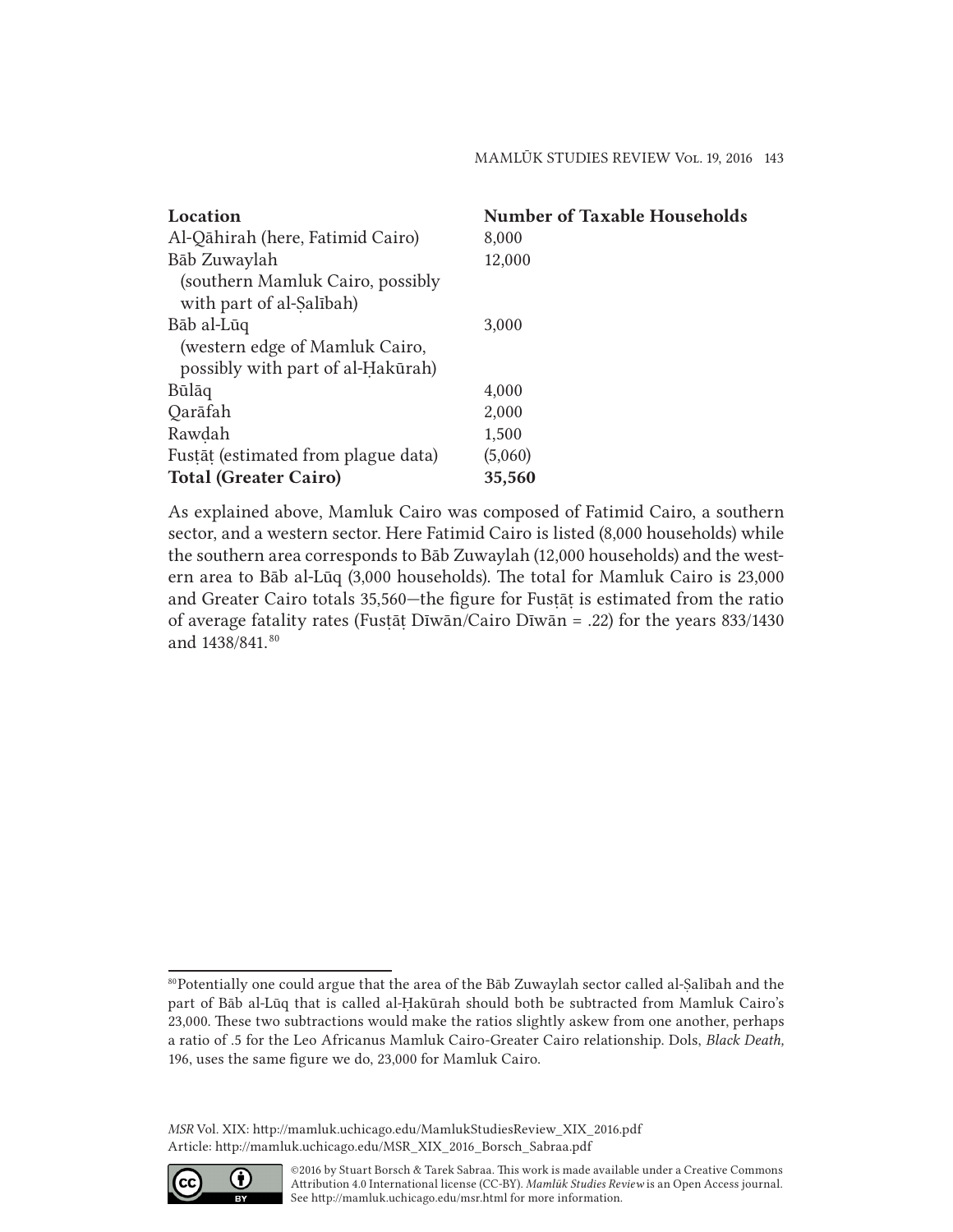

Fig. 3. (Repeated) Map of Greater Cairo, with Mamluk Cairo Shown in the Center

The closeness of the ratios (.65 to .60, less than 10% difference) indicates an ordered relationship. 81

|          | Taxed Taxed |        |                              |       |
|----------|-------------|--------|------------------------------|-------|
| Count    |             |        | Houses Houses Relationship   | Ratio |
| 922/1517 | 23.000      | 38,000 | Mamluk Cairo : Greater Cairo | (.65) |

<sup>81</sup>Parenthetically, one fatality rate (300 dead/day) from the 864/1460 data set (for the *muṣallá* Zāwiyat al-Khuddām in Ḥusaynīyah) gives us an opportunity to estimate the potential size of Ḥusaynīyah's population relative to that of Greater Cairo, which is 300/2545, roughly .12.

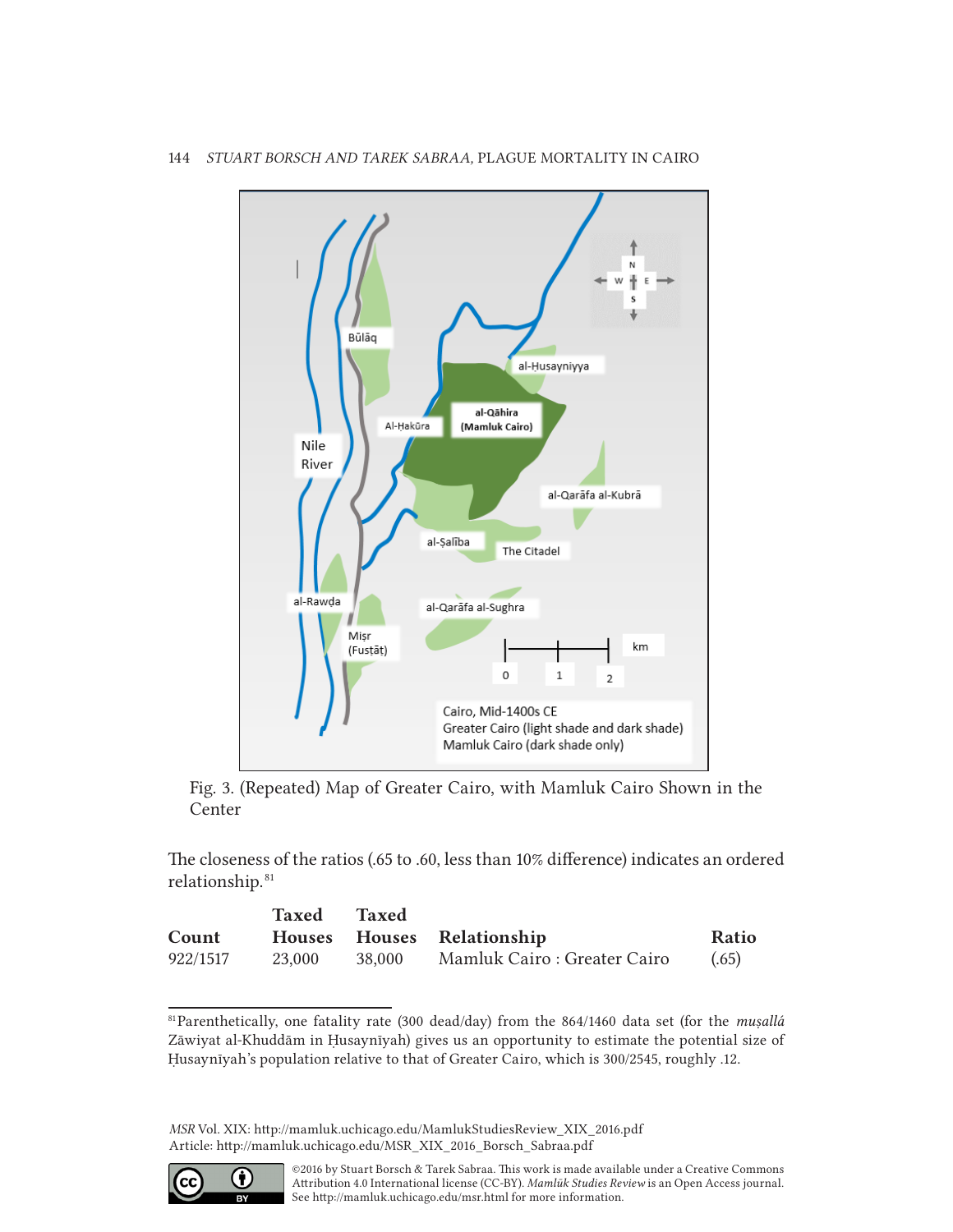|          | <b>Fatality</b> Fatality |             |                             |       |
|----------|--------------------------|-------------|-----------------------------|-------|
| Outbreak | Rate                     | <b>Rate</b> | Relationship                | Ratio |
| 833/1430 | 1286                     | 2100        | Mamluk Cairo: Greater Cairo | (.61) |
| 864/1460 | 1517                     | 2545        | Mamluk Cairo: Greater Cairo | (.60) |

# Evidence from Earlier Outbreaks

Another way to test the validity of this historical data is to examine similar sets of data from other plague outbreaks in Mamluk Cairo. Ideal in this regard is the case of a plague outbreak in 822/1419 for which we have not only the daily record of deaths but the cumulative total deaths. As the daily rate and the cumulative deaths were recorded by the same Dīwān al-Mawārīth that provided the numbers above, this seems like a perfect way of determining whether or not our figures were based upon actual death counts. The 822/1419 outbreak allows us to see the Dīwān's written figures from its *waraqat al-taʿrīf* (daily register of deaths) from all causes plague or otherwise. 82 The total deaths are listed in categories according to the deceased's gender, age, and legal status. 83 These figures are the cumulative deaths over an interval of sixty-eight days.

| Time in days since the<br>start of the outbreak | Deaths per day regis-<br>tered (al-ta'rīf) | Timing of registration |
|-------------------------------------------------|--------------------------------------------|------------------------|
|                                                 | 25                                         |                        |
|                                                 |                                            | Diwan starts counting  |
| 15                                              | 50                                         |                        |
| 47                                              | 196                                        |                        |
| 73                                              |                                            | Dīwān stops counting   |

Table: (a) Rate of fatalities (registered by the Dīwān al-Mawārīth) 84



<sup>82</sup>Al-Maqrīzī, *Al-Sulūk,* 4:492.

<sup>&</sup>lt;sup>83</sup>Regarding the biological aspects of plague, note the high percentage of children on this list. Children here account for some 70% of the victims (not counting slaves). This can be compared with a general medieval average for Europe of roughly 33% of the total population, with a range in some cases as high as 40 to 45%. This high percentage for children falls in line with the latest research showing that plague was "selective with respect to frailty." Children and others with weaker immune systems were more vulnerable to plague; see Sharon N. DeWitte and James W. Wood, "Selectivity of Black Death mortality with respect to preexisting health," *Proceedings of the National Academy of Sciences* 105, no. 5 (2008): 1436–41. For percentages of children in the population, see E. A. Wrigley and R. S. Schofield, *The Population History of England, 1541–1971* (Cambridge, MA, 1989), Table A3.1, 4.

<sup>84</sup>Al-Maqrīzī, *Al-Sulūk,* 4:486–92.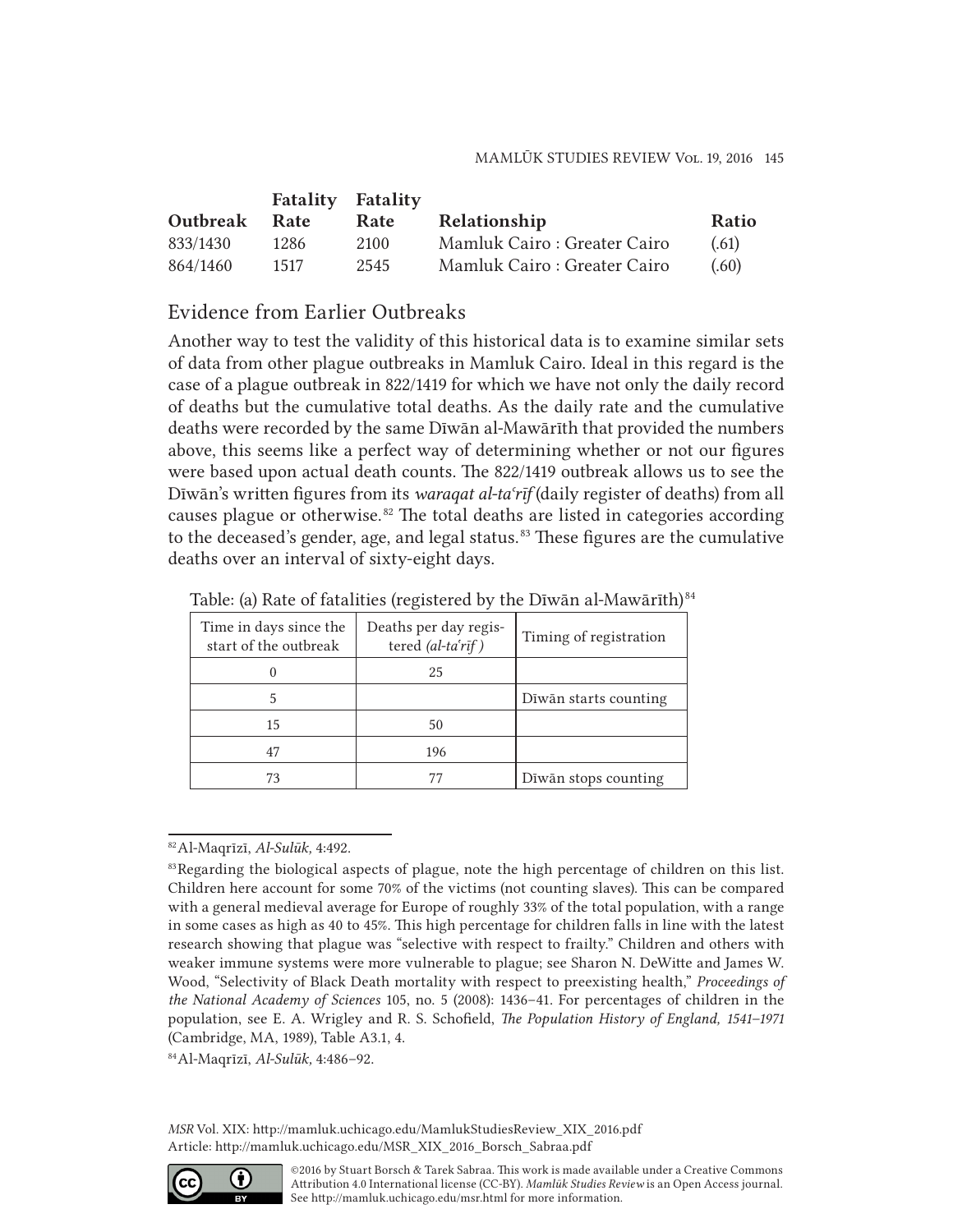|  |  |  |  | Table: (b) Cumulative fatalities (as registered by the Dīwān al-Mawārīth) |  |
|--|--|--|--|---------------------------------------------------------------------------|--|
|  |  |  |  |                                                                           |  |

| Category of deceased | Total deaths (from<br>day 5 to day 73) |  |  |  |
|----------------------|----------------------------------------|--|--|--|
| Men                  | 1,065                                  |  |  |  |
| Women                | 669                                    |  |  |  |
| Children             | 3,969                                  |  |  |  |
| Male slaves          | 544                                    |  |  |  |
| Female slaves        | 1,369                                  |  |  |  |
| Christians           | 69                                     |  |  |  |
| <b>Jews</b>          | 32                                     |  |  |  |
| Sum total            | 7,717                                  |  |  |  |

# Comparison of calculated fatalities (from regression of [a] daily fatalities and registered fatalities [b]):

| Source                                                           | 822/1419 total<br>fatalities |
|------------------------------------------------------------------|------------------------------|
| Cumulative deaths as<br>reported by Diwan                        | 7,717                        |
| Cumulative obtained<br>via regression of<br>Dīwān fatality rates | 8,454                        |

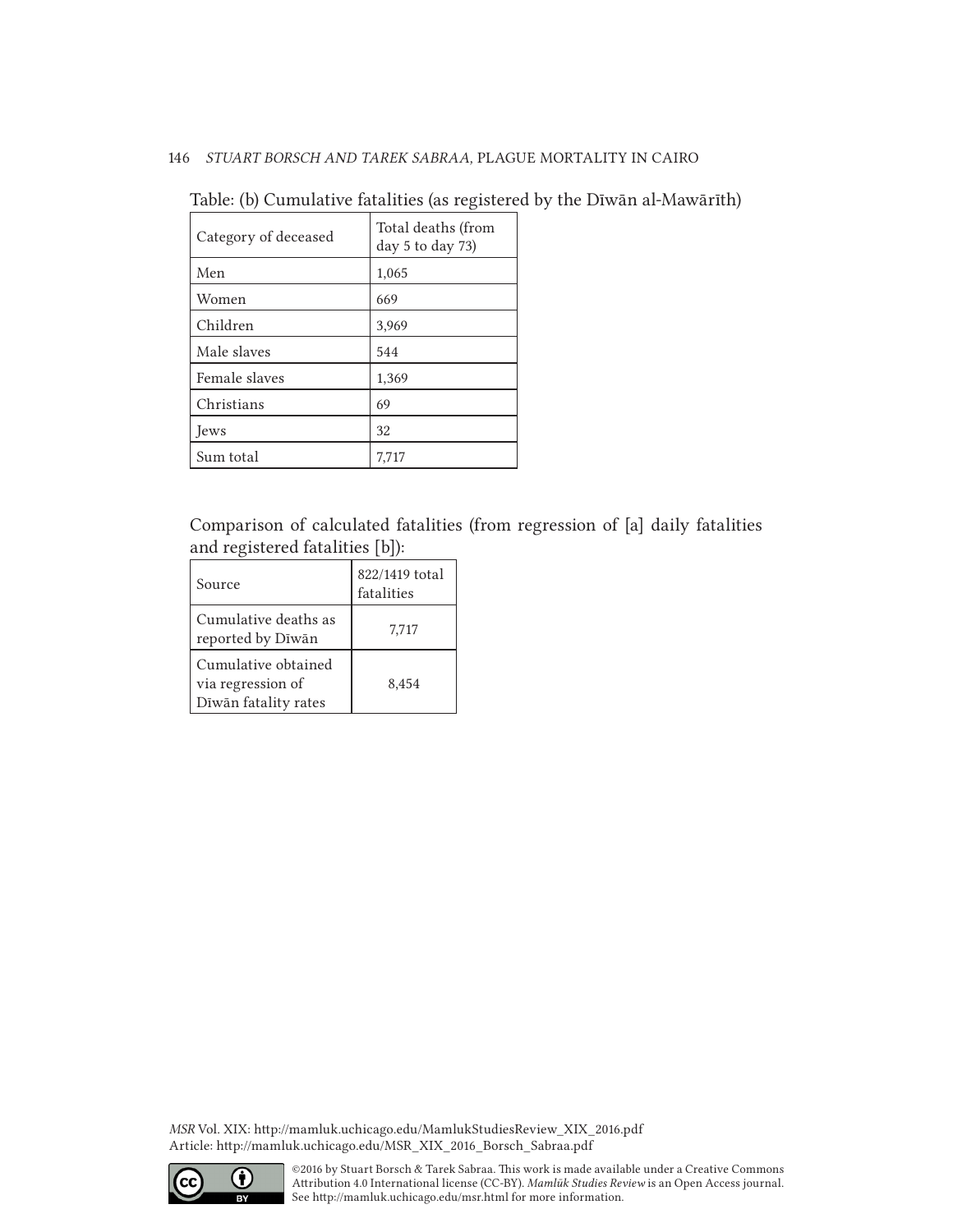#### MAMLŪK STUDIES REVIEW Vol. 19, 2016 147



Fig. 7. Graph for 822/1419

As can be seen, the rate of fatalities yields a figure for the total deaths (7,117) that is in proximity to the recorded cumulative of fatalities. Since the fatality rate data consists of only four data points, some disagreement between the two is to be expected. From this perspective, something more can be said about the rounding of numbers. If the 822/1419 cumulative death toll is accurate enough, rounding it, even to the thousands, yields a figure that is a good indicator of mortality. Ibn Ḥajar al-ʿAsqalānī and others record a rounded figure (8,000) that indicates an important point: rounding is not in all cases a matter of loose estimation, as it is equally likely to be the product of the process of recording and copying from one text to another. 85 With a reasonable degree of skepticism, there is a basis for accepting some of the rounded figures, depending on context. Context might include whether or not the number had originated with an eyewitness and whether or not it was accompanied by other data points.

Also in the context of rounding, al-Maqrīzī notes a cumulative death toll for this outbreak of some 10,000. He clarifies that this figure is a total for all of



<sup>85</sup>Thus compare the Dīwān's cumulative of 7,717 with the cumulative (8,000) listed by Ibn Ḥajar and Ibn al-Ṣayrafī. These two take the number 7,717, round off the number of children to 4,000 and add 4,000 adults for an approximate total of 8,000. Rounding in this case is for convenience and not for invention. See also Ibn Ḥajar, *Inbāʾ,* 7:358; Ibn al-Ṣayrafī, *Nuzhat,* 4:56.